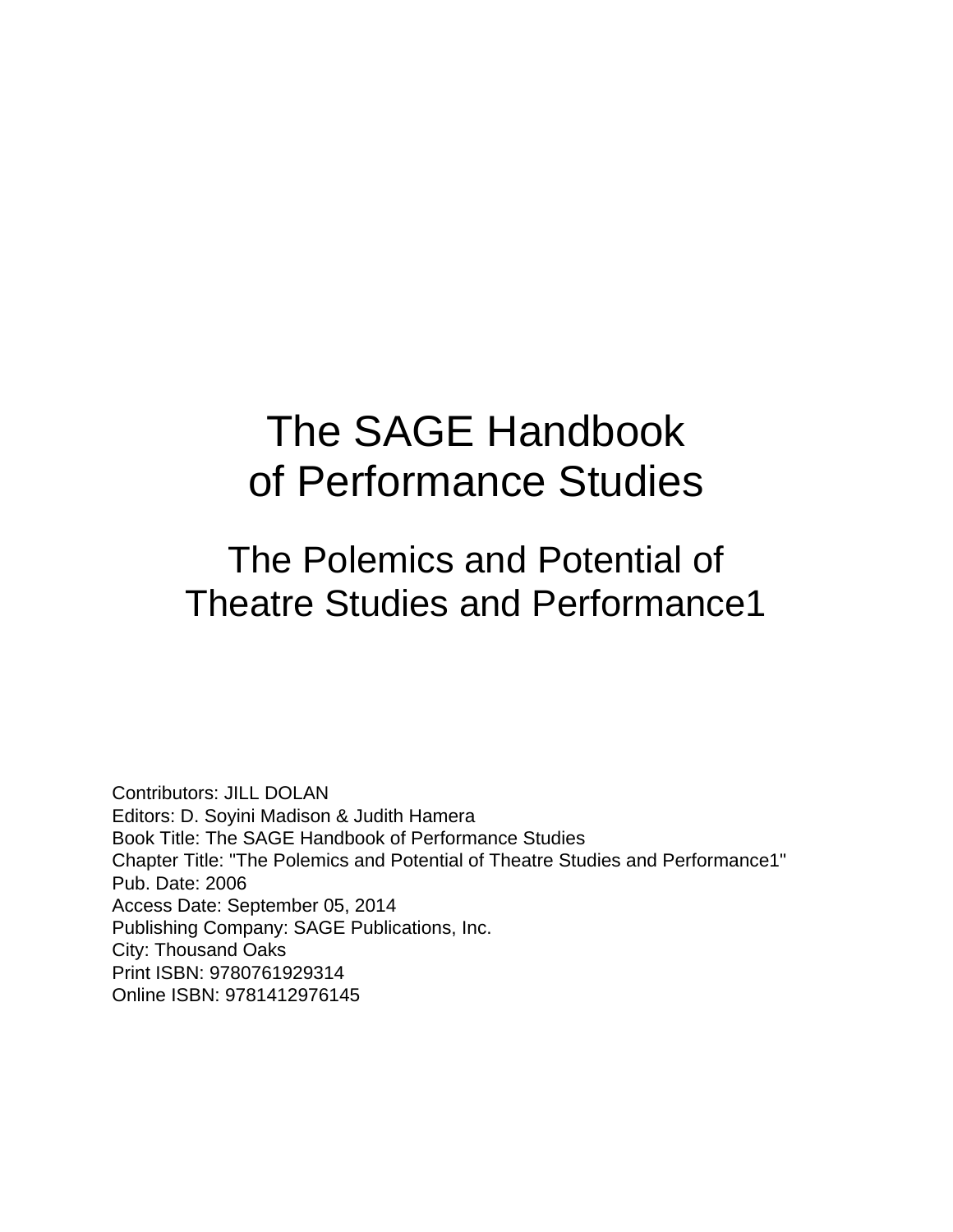DOI:<http://dx.doi.org/10.4135/9781412976145.n28>

Print pages: 508-527

©2006 SAGE Publications, Inc. All Rights Reserved.

This PDF has been generated from SAGE knowledge. Please note that the pagination of the online version will vary from the pagination of the print book.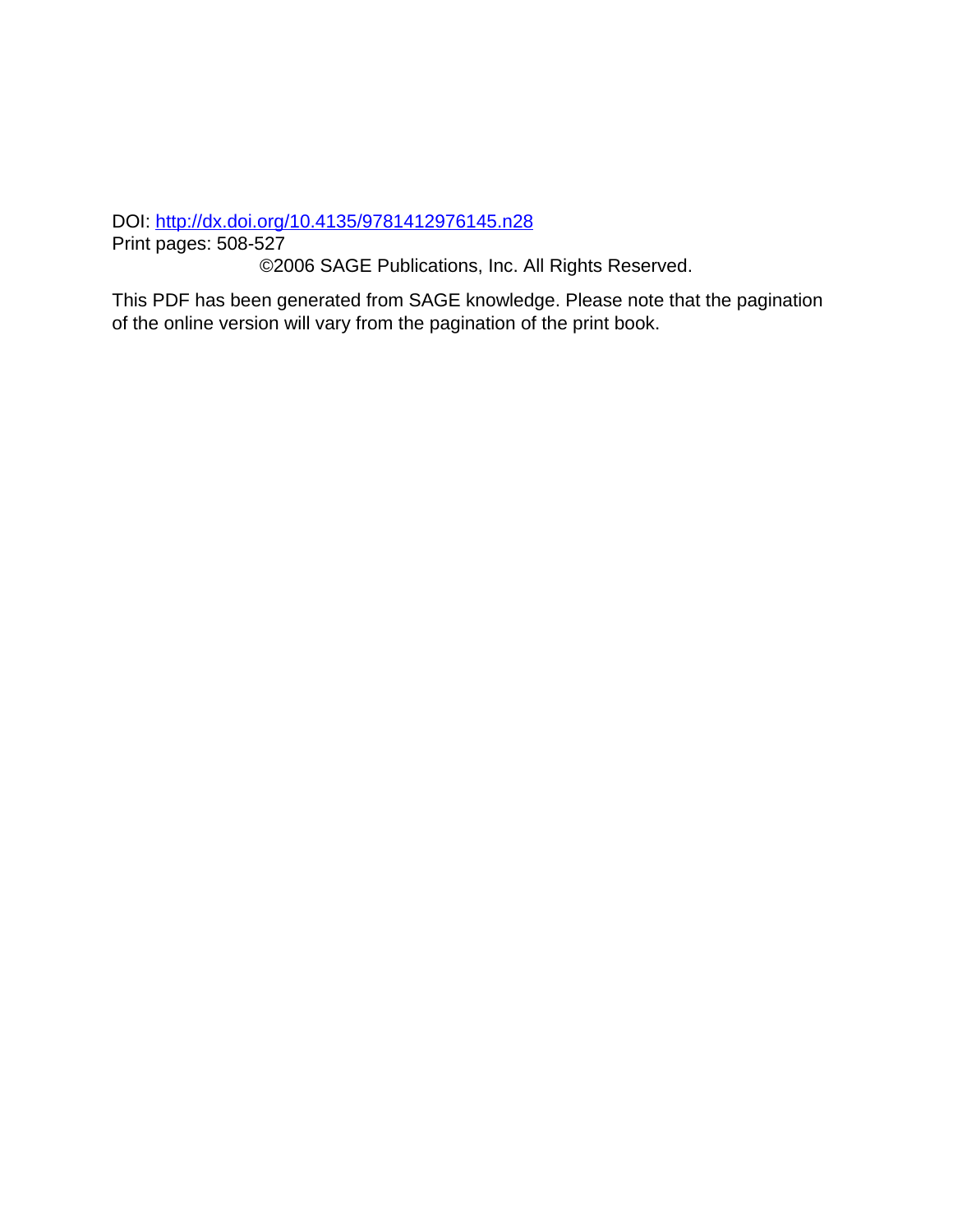#### <http://dx.doi.org/10.4135/9781412976145.n28>

 $[p. 508 \downarrow]$ 

# Chapter 28: The Polemics and Potential of Theatre Studies and Performance<sup>[1](http://knowledge.sagepub.com/view/hdbk_performance/fn1n28.xml)</sup>

#### [1](http://knowledge.sagepub.com/view/hdbk_performance/fn1n28.xml)

This essay offers a brief history of the relationship between theatre studies and performance studies, and describes the trajectory of the theory/practice debate within both fields. My aim is pedagogical, in that I want to help students and practitioners of the field recall its theoretical past, and pragmatic, in that I'm concerned with how we use theatre and performance studies to teach students and ourselves productive ways to be what I like to call "citizen/scholar/artists" (Becker, 2000). Since my commitment is to the politics of performance and its scholarship, I'm most concerned with how we can think about teaching, creating, and theorizing performance as a public intellectual practice with the potential to intervene in restrictive or oppressive representations of human capabilities. In making this argument, I will trace the ways in which identity politics, the first theoretically inflected project to reject the more empiricist bent of the field, began to transform theatre studies from a more conventional academic pursuit to one with radical possibilities. I'll go on to describe the burgeoning of theatre and performance studies as interdisciplinary gold mines for scholars interested in the workings of culture; launch an argument about "teaching the conflicts" through performance; and then end with an exhortation for theatre and performance scholars and practitioners to return to a capaciously humanist, utopian performative approach to our mutual work.

#### Identity Politics and its Influence on Theatre **Studies**

In the last 20 or so years, the objectivity and empiricism of traditional theatre departments have been challenged mostly on the basis of identity politics, an approach

Page 3 of 34 The SAGE Handbook of Performance Studies: The Polemics and Potential of Theatre Studies and Performance1

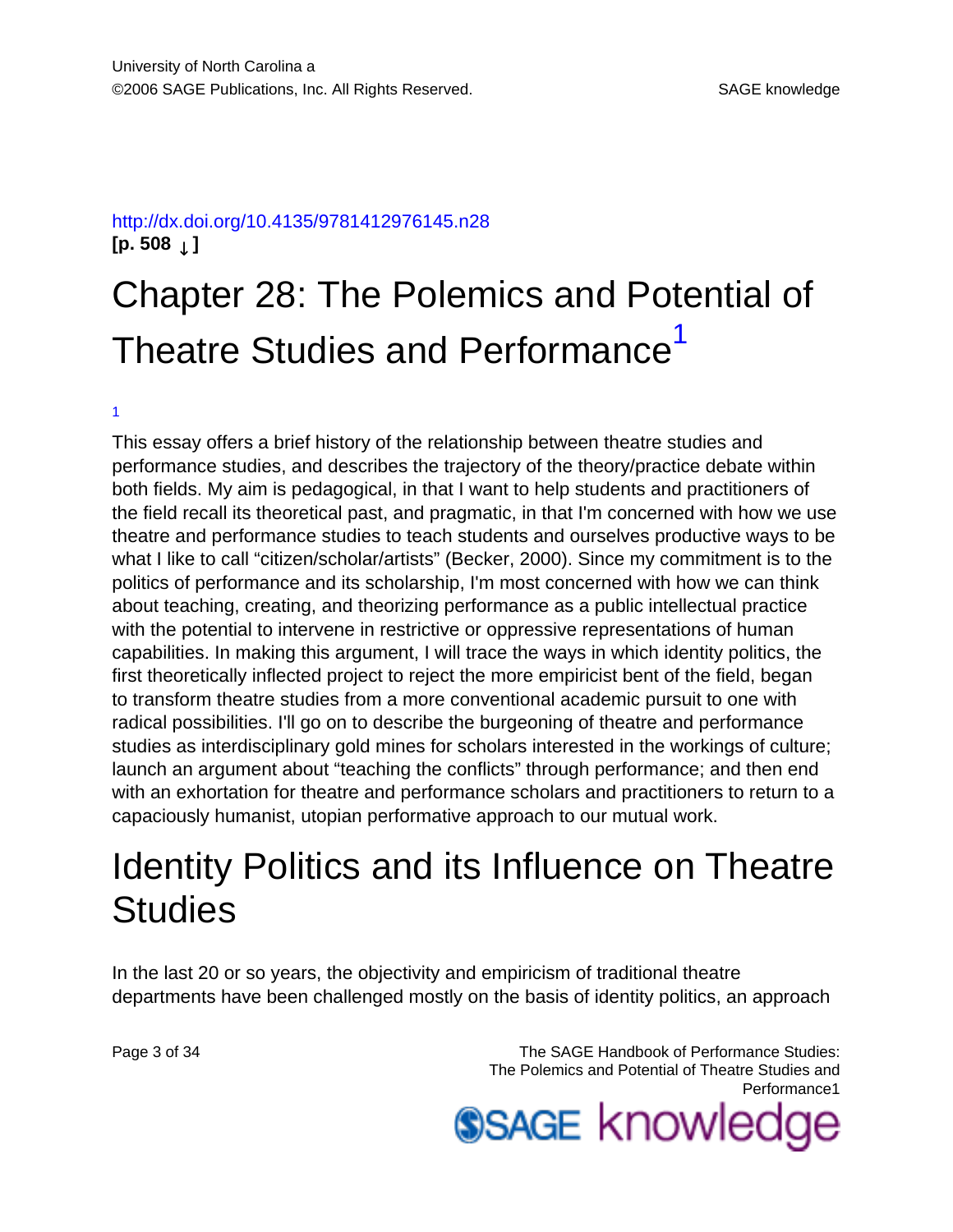to the social in which categories like gender, race and ethnicity, class, sexuality, and ability offered primary lenses through which to view its workings. Identity politics as methodological tools rooted themselves in the critical and theoretical **[p. 509** ↓ **]** traditions of feminism, queer studies, critical race studies, and most recently disability studies, all of which prompted ideological adjustments with enormous impact on the field. In particular, feminism's application to theatre has insured that universal "man" can no longer be presumed as the objective or "real" subject of any performance, contemporary or historical. Along with feminism, critical race studies has had perhaps the largest, most visible influence, so that racial and ethnic categories, as well as gender, can no longer be elided responsibly, or located purely in instances of cultural impersonation like minstrelsy and black-face that absented people of color as subjects even while they derided them as objects of an imperialist white gaze. Margaret Wilkerson (1991), in an article that stresses the changing demography of American theatre, reminds theatre scholars that they will have to continue to rethink the Eurocentric history of their theory and practice if theatre programs are to succeed further into the twenty-first century. Wilkerson says, "Theatre provides an opportunity for a community to come together and reflect on itself … It is not only the mirror through which a society can reflect upon itself—it also helps to shape the perceptions of that culture through the power of its imaging" (p. 239; see also Elam & Alexander, 2002; Hatch & Hill, 2003; Hatch & Shine, 1996; Uno & Burns, 2002). Wilkerson's aspiration for theatre requires that the discipline, and the scholars who teach it, look elsewhere than the Eurocentric canon for knowledge.

James Hatch (1989) offers a similar reminder of the continuing importance of criticizing racial and cultural exclusions in the contents and methods of theatre studies. Hatch excoriates theatre programs for continuing to overlook African influences in theatre history and African-American work in contemporary theatre. He suggests, "The roots of the problem are woven inextricably into America's social history and perpetuated by graduate programs in theatre departments. This continuing apartheid in an era when our scholars show increasing sophistication in national and multiethnic theatre history is unfair to students—and dishonest" (p. 149). Hatch and Wilkerson propose using knowledge gained from identity politics to infuse theatre studies' practices and methods with difference. Wilkerson says, "We can no longer teach or even study theatre as we have in the past. Those of us in theatre production programs will find ourselves

Page 4 of 34 The SAGE Handbook of Performance Studies: The Polemics and Potential of Theatre Studies and Performance1

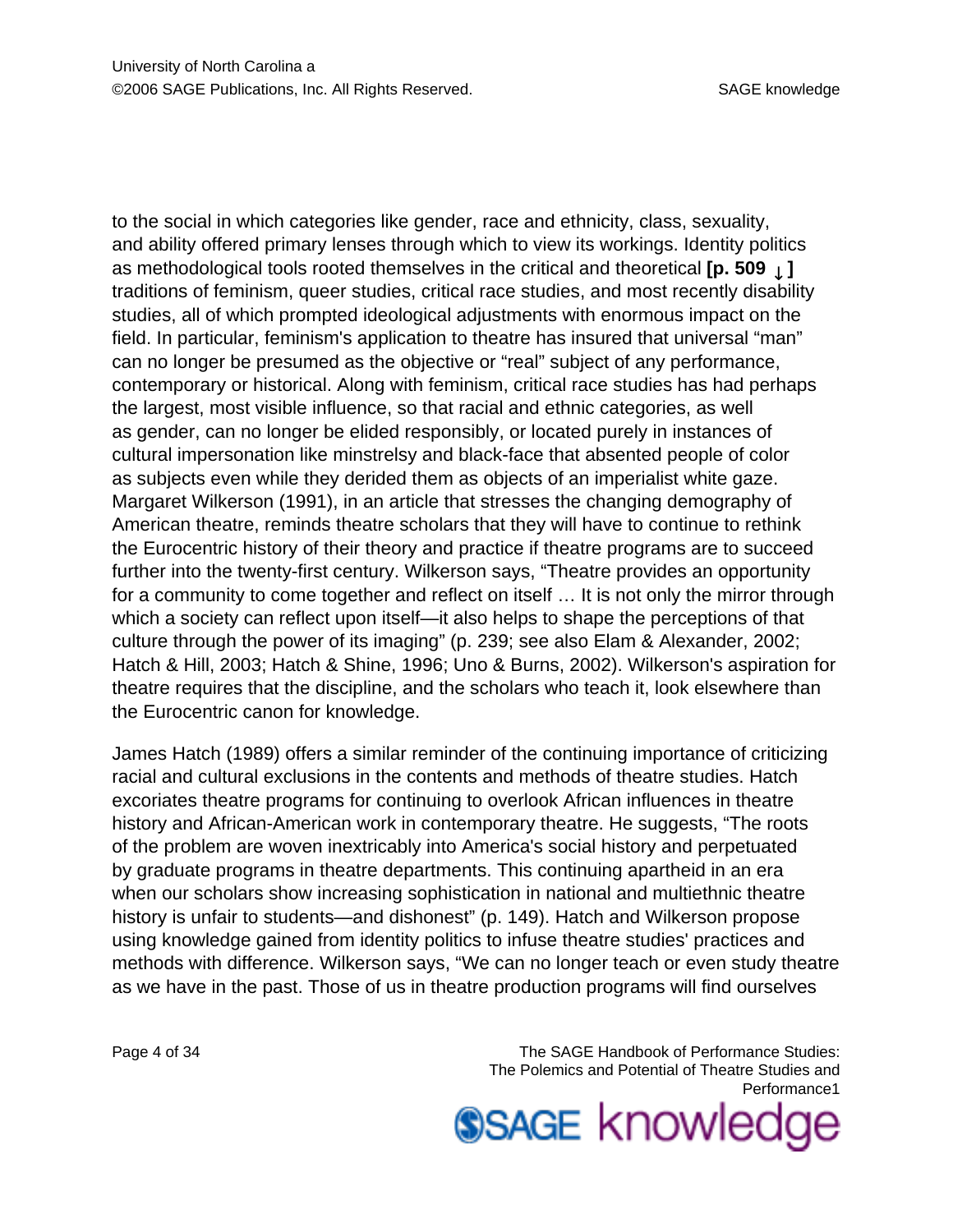increasingly marginalized or isolated in our institutions if we do not include in very fundamental ways the new population (students of color and others) constituting our student bodies… The path-breaking scholarship in [other] fields is revolutionizing the ways in which we see ourselves and the places where we look for knowledge" (1991, p. 240).

Despite their location in academic institutions that sometimes militate against such thinking, university theatres, for example, could respond to Wilkerson's and Hatch's admonishments by offering a forum for embodying and enacting new communities of performers and spectators and by using their laboratories to enact the possibilities of difference. By doing so, they could become sites for more radical interventionist work. University theatres are spaces that might productively be given over to theories and practices of identity in all its complex intersectional variety, and studies of performance in all its aspects, rather than protected as museums to house imitations of the canonical white masterpieces of dramatic literature. Yet such moves remain surprisingly difficult. Panels at many professional conferences continue to address the unequal or misaligned representations of race and gender in the industry, in the profession, and in theatre departments, and panelists and participants continue to bemoan the lack of opportunities on their campuses for **[p. 510** ↓ **]** production work that includes attention to minoritarian experience. Even when the curriculum has improved attention to new ways of thinking about social identity in performance—through the addition of courses on women in theatre, gays and lesbians in theatre, people of color in theatre—and to critical approaches to the experience reified in canonical drama, production programs tend to lag far behind. Sometimes, these imbalances stem from the separation between theory and practice in many theatre and performance studies departments; sometimes, the excessively conventional seasons our departments offer come from an unimaginative notion of what audiences want to see and the kinds of theatre they're willing to attend. These shopworn ideas about spectatorship need to be overhauled to reinvigorate how our production seasons speak to our students' needs and those of the communities in which we work.

As Joseph Roach (1992) reiterates, after Raymond Williams, "The convergence of material productions with signifying systems inheres in the fundamental nature of theatrical performance" (p. 11). Because of such a productive convergence, theatrical performance offers a temporary and usefully ephemeral site at which to think through

Page 5 of 34 The SAGE Handbook of Performance Studies: The Polemics and Potential of Theatre Studies and Performance1

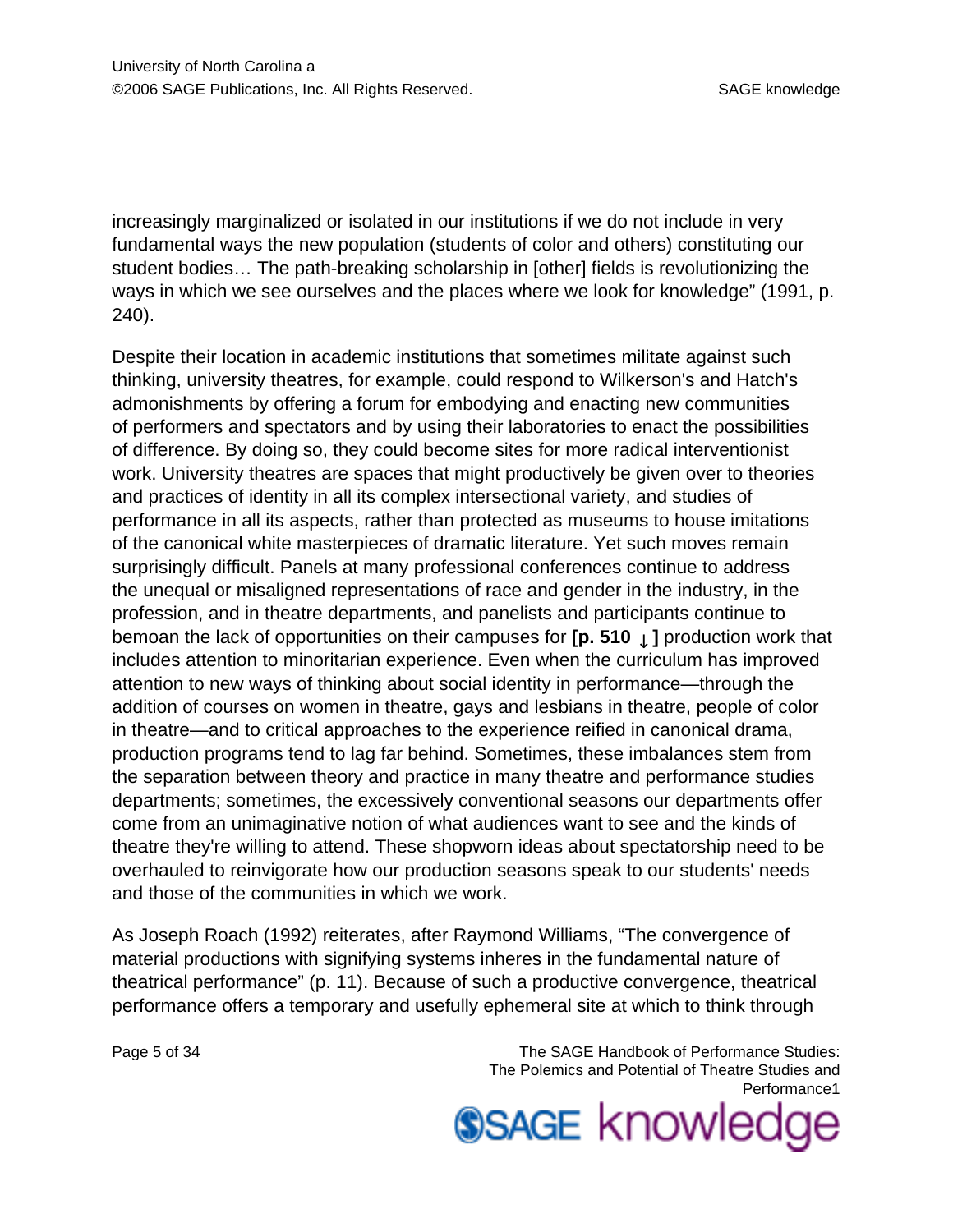various important questions about the representation not only of individual identities but of social relations within, across and among identity categories, and across communities and cultures. For instance, questions of the signifying body that determine how we read what bodies mean, by considering them as "signs" of meaning, are readily available by looking at actors' gestures and their relationships to each other in the physical space of the stage. Questions of how bodies in space exemplify social relations can be studied in the embodiment of texts as performance, and in a director's choices to position actors around a set or within an empty space. Because performance demonstrates the ways in which any reading is always multiple, and illustrates the undecidability of visual as well as written meanings, it provides a way of seeing identity as complex, as crossed with difference, and never as the static, innate, unchangeable thing it's described to be in other venues of social life. Performance allows an investigation of the materiality of the corporeal, since the presence of bodies requires direct and present engagement. Such questions can be brought to bear in the temporary communities that theatre-producing and theatre-going construct. Theatre scholars might productively borrow the language of science to explain their goals and methods. As Wilkerson has remarked, research universities understand the workings

of "laboratories."<sup>[2](http://knowledge.sagepub.com/view/hdbk_performance/fn2n28.xml)</sup> Theatre studies might use the analogy, even while it discards its positivist trappings.

### Performativity, Performance Studies, and Theatre Studies: A Personal Genealogy

The importation of identity politics to the academy, and their inflection with postmodern understandings of culture that privilege undecidability rather than truth, gave rise to theories that described identity as malleable and social, superficial and constructed, rather than innate and fixed. Theorists like Judith Butler described identity as performed, which gave rise to new notions of "performativity" as a way to talk about gender and sexuality, especially, as functions of surface rather than depth (Butler, 1990; see also Austin, 1962). The new language of performativity propelled performance to new visibility in academic discourse and participated in the project of unsettling white hegemony in the academy and in theatre studies. But the theorists who used the

Page 6 of 34 The SAGE Handbook of Performance Studies: The Polemics and Potential of Theatre Studies and Performance1

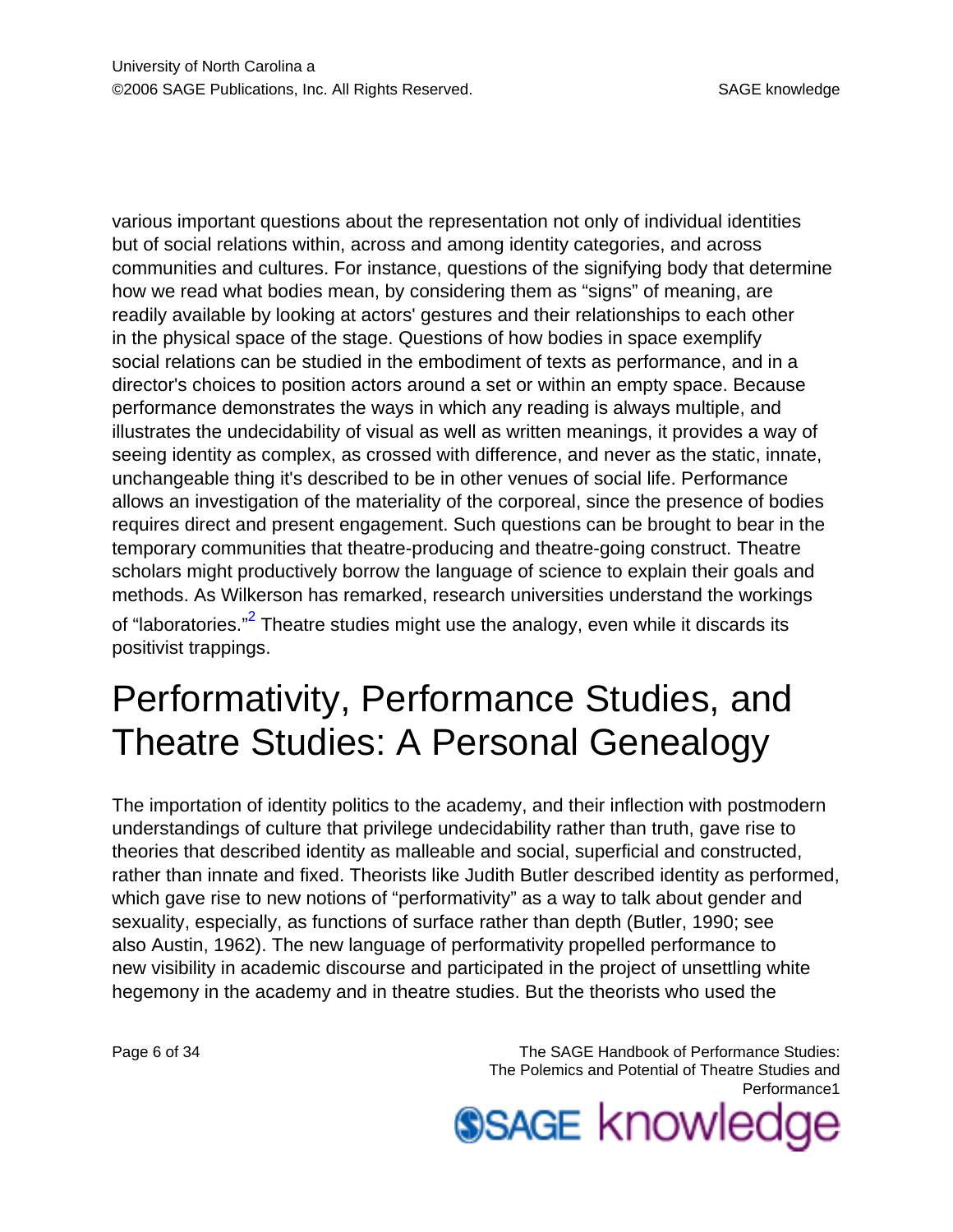metaphor of performance to talk about identity itself were mostly interested in the performance of identity constructions in everyday life, rather than in performance qua performance. As a result, feminist, queer, and critical race theorists seem to borrow the language of theatre without giving serious consideration to **[p. 511** ↓ **]** the artifacts that we prize in our study—the richness of performance itself.

The general introduction to Janelle Reinelt and Joseph Roach's edited volume, Critical Theory and Performance (1992), is insightful about the peculiar status of theatre studies as a discipline; performance scholarship, the editors note, has always crossed institutional disciplinary lines. Yet theatre scholarship belongs to a particular tradition.<sup>[3](http://knowledge.sagepub.com/view/hdbk_performance/fn3n28.xml)</sup> one that Reinelt and Roach recall has had a long history of theoretical speculation, now bolstered by the interest in critical theory across the academy. "Ironically," Reinelt and Roach write,

the history of the discipline of theatre studies is one of fighting for autonomy from English and Speech departments, insisting on a kind of separation from other areas of study. It was necessary, politically necessary, to claim this distinctiveness, even at the expense of becoming somewhat insular and hermetic—a result that unfortunately became true of many departments of theatre. Now, however, it is even more necessary to recognize and insist on the interdependency of a related series of disciplines and also on the role of performance in the production of culture in its widest sense. (Reinelt & Roach, p. 5; see also Bottoms, 2003; Jackson, 2004)

The field of performance studies has come to encompass this broader approach to cultural production.

While theatre studies traces its genealogy through speech departments that once focused on the oral interpretation of literature, as well as English departments that focus on dramatic literature, performance studies has also branched off from several different genres of academic study. One prevalent form of performance studies incurs an equal debt to the transformation of texts from page to stage in speech departments, while another grounds itself in methods and theory borrowed from literary criticism, folklore, social science, and the study of popular culture and performance in everyday

Page 7 of 34 The SAGE Handbook of Performance Studies: The Polemics and Potential of Theatre Studies and Performance1

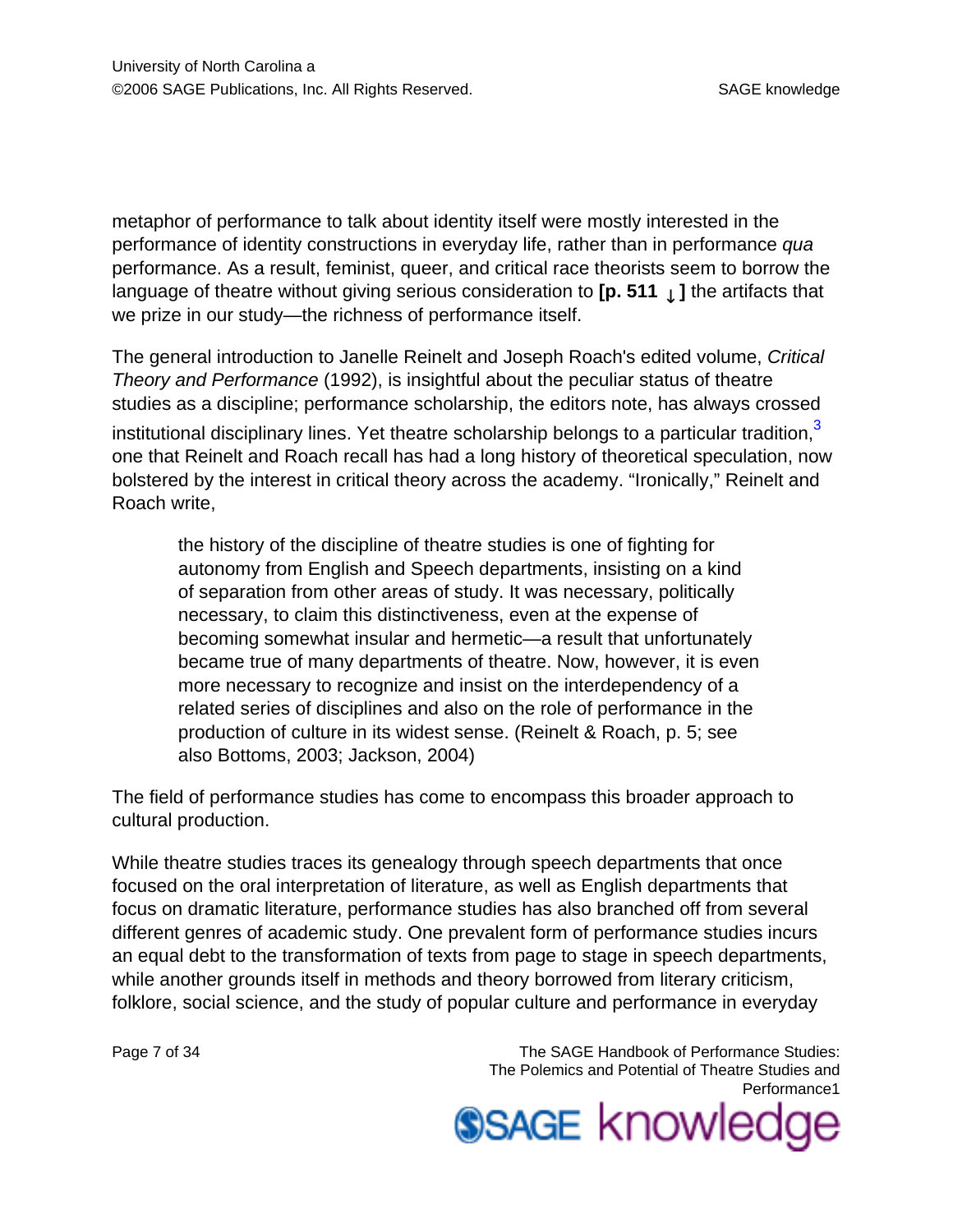life. The Department of Performance Studies at New York University has perhaps been the primary proponent of this latter, interdisciplinary, social sciences-based branch of the field, and Richard Schechner, an experimental theatre director working actively since the 60s, and a long-standing faculty member in NYU's performance studies department, historically has been one of its preeminent spokes-people. At a conference of the Association for Theatre in Higher Education (ATHE) in the mid-1990s, and in a "Comment" in The Drama Review (TDR) he published shortly after, Schechner argued that professional theatre training programs sell "snake oil" to students, and that they should be dismantled so that theatre can return to the humanities (and social sciences)

through performance studies, in all its cultural variety (see Schechner, 1992, 1995).<sup>[4](http://knowledge.sagepub.com/view/hdbk_performance/fn4n28.xml)</sup> Essentially, he was arguing that so-called "professional theatre training programs," or any program that purports to prepare young students for a theatre industry in which they can hardly make a living, is offering a corrupt sense of possibility, and training undergraduates for a future that doesn't exist.

Schechner's comments, and a slowly building consensus among some scholars in the professional organizations that theatre studies could well be amplified by a broader attention to performance, led to various public debates about the relationship between the two fields. That debate saw the establishment of a performance studies focus group in ATHE, which eventually led to the formation of Performance Studies international (PSi) as a freestanding professional organization. In addition, performance studies divisions or subgroups have been established in the National Communications Association and in the American Studies Association, and the field has come to influence more and more the direction of work presented in the relatively august Drama Division of the Modern Languages Association. This infiltration of the professional organizations, **[p. 512** ↓ **]** which provide important venues for visionary work and its distribution, has had a large impact on the visibility of performance studies in theatre departments around the country, and has changed the status of "drama" as a genre study in English departments.

I was a graduate student at New York University just after it had converted its graduate drama department into the Department of Performance Studies in 1981. I originally returned to grad school because I wanted a supportive intellectual context in which to think about feminist theatre criticism. I had an activist artistic agenda that the feminist

Page 8 of 34 The SAGE Handbook of Performance Studies: The Polemics and Potential of Theatre Studies and Performance1

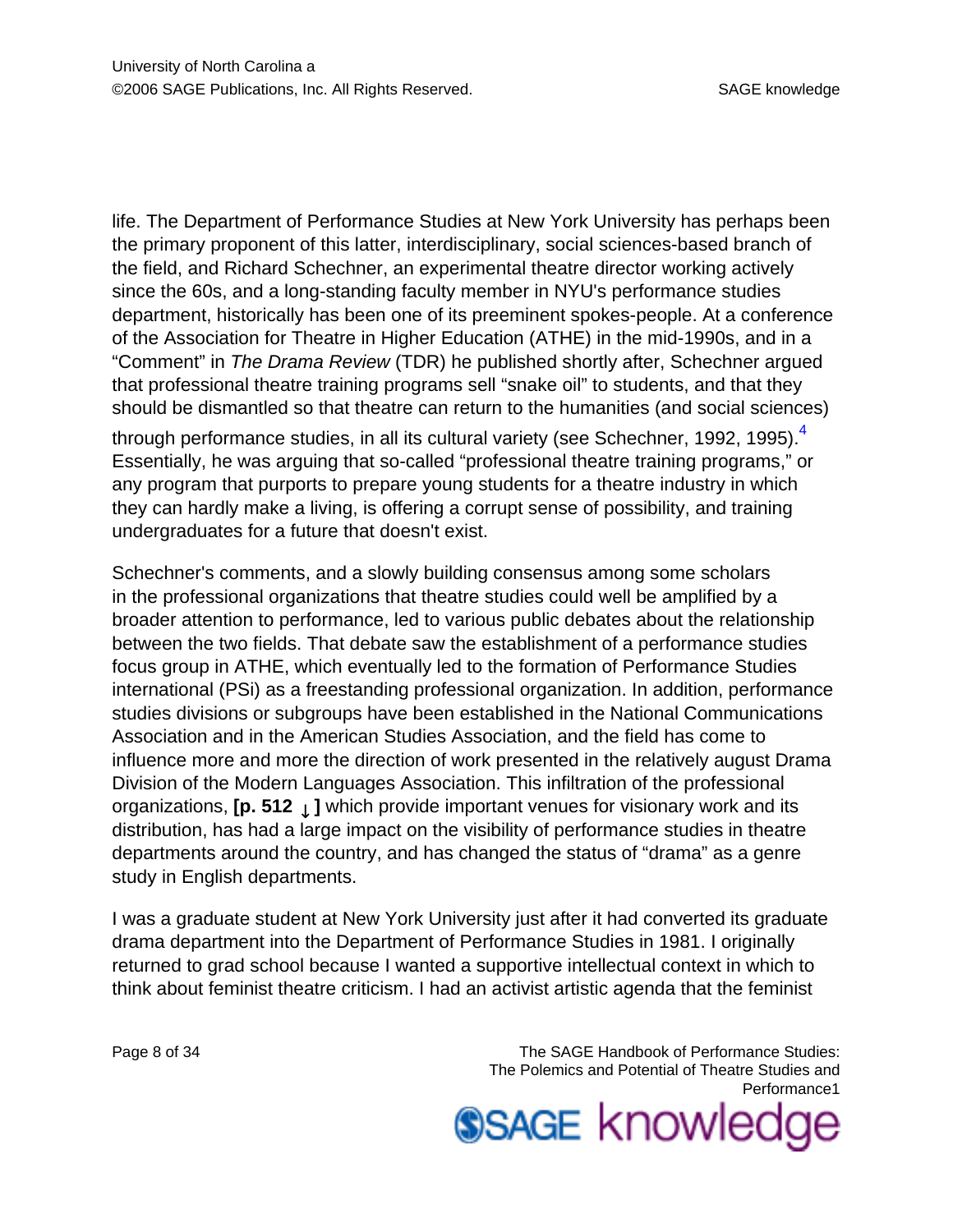political community in which I then lived in Boston wouldn't support, so I decided to see how the academy might facilitate and nourish my thinking. As I learned more about performance studies, it appeared that although I hardly knew what I was getting into, I'd made the right choice. In performance studies, I'd landed in a program that was proud of its resistance to traditional modes of knowledge, and that wanted to give students the tools to produce knowledge differently, through popular culture studies, interculturalism, and folklore. Performance Studies was nonconventional enough to enable feminism to carve out a niche there, which was important to my own nascent interest in feminist criticism and theory.<sup>[5](http://knowledge.sagepub.com/view/hdbk_performance/fn5n28.xml)</sup> The notion of performance could accommodate the marginalized productions of women's theatre. It offered methods through which to account for women creating texts of their bodies and their lives, whether as mimes in front of Greek theatres, or in upper-middle-class salons. A performance paradigm helped analyze these women's rejection of public architecture, which was in any case out of their reach, to create new meanings in private spaces in which they wielded some power.

As Dwight Conquergood (1991) notes, "Particularly for poor and marginalized people denied access to middle-class 'public' forums, cultural performance becomes the venue for 'public discussion' of vital issues central to their communities, as well as an arena for gaining visibility and staging their identity" (p. 187). Performance not only broadened what I could study, but it helped me understand how feminism could profit from thinking through performance as an embodied relationship to history and to power. The notion of performance could let me find Dick Hebdige's book Subculture: The Meanings of Style (1979), and use it to theorize about lesbian erotics and style as a performance of resistance. I charted my own itinerary through my own desires and, through performance studies, helped establish for myself an embodied relationship to poststructuralist theory, which was just beginning to be applied in feminism.

Through poststructuralism, I escaped from the essentialisms of some forms of feminism that promoted strict and rather conservative understandings of gender, race, and sexuality as innate; I moved outside the hegemony of authorship into an understanding of performance and theatre as "readerly" texts open to multiple interpretations, which I found very helpful politically in making my arguments; and I freed myself from searching for "true" politics to assert against the dominant, hegemonic "truths" from which I

Page 9 of 34 The SAGE Handbook of Performance Studies: The Polemics and Potential of Theatre Studies and Performance1

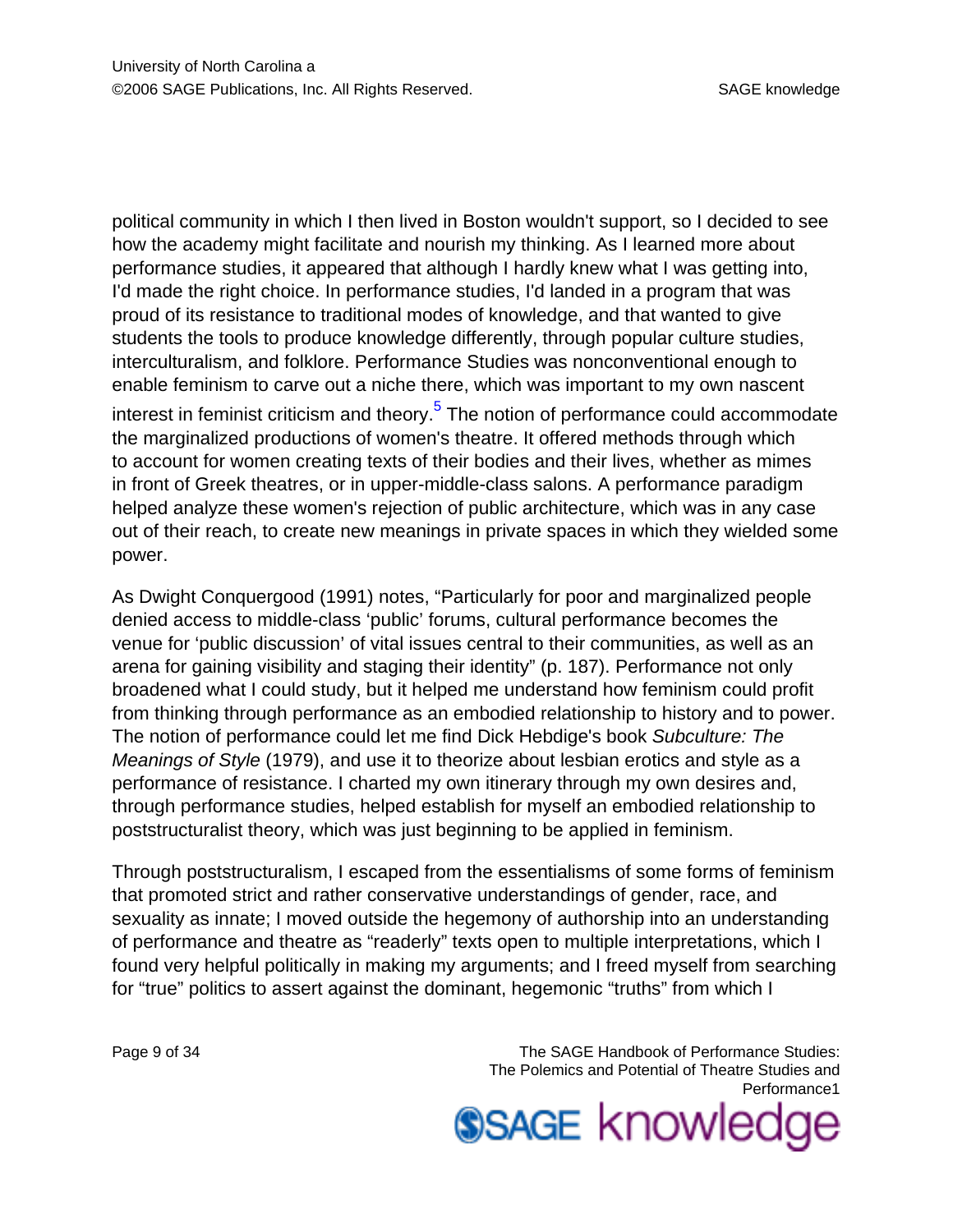thought theatre and performance could dissent. Although I later came to reassert some of the values that poststructuralist criticism and theory taught me to suspect (such as the usefulness of metaphysics and notions of truth), when I first applied poststructuralist ideas to my research on feminist performance, I found that they revolutionized my thinking in performance studies.

When I confronted a class of students as a first-time teacher in the School of Drama at the University of Washington in 1987, I had to explain my training in performance studies, and entice students to go with me as we revised the frame of reference through which to look at theatre. My performance studies education let me persuade them that the plays **[p. 513** ↓ **]** we read extended well outside the classroom, that they were artifacts of culture (what James Clifford calls "survivals") that needed to be engaged, studied, and contested to figure out what they might tell us about how we live, but more importantly, how we might live (Clifford, 1993, p. 68). I encouraged students to stage cross-gendered versions of scenes from the canon in my play analysis class. We delighted in the fact that gender was a performative practice (although we didn't have that language then) that was part of our performances. Feminism brought me to an embodied approach to learning for which performance offered a strategy. Using performance in the classroom became a different epistemology, a way of knowing not just our selves, but also the world. Performance studies refused to privilege the text, and connected theatre and performance as what Schechner calls "restored behavior" (Schechner, 1985; see also Carlson, 1996; Schechner, 1988). These ideas invigorated my interventions into a more traditional theatre studies curriculum, and the classroom became a new site of my feminist activism around gender and representation.

### Using Performance Studies to Reinvigorate Theatre Studies and Production Programs

I needed a politicized performance paradigm to generate ways of looking at theatre that aren't gilded with the rhetoric of highbrow culture, and with what Lawrence Levine (1998) calls its missionary attitude toward saving or guarding itself against an "uncivilized" public. I wanted to help find rationales for theatre studies and performance

Page 10 of 34 The SAGE Handbook of Performance Studies: The Polemics and Potential of Theatre Studies and Performance1

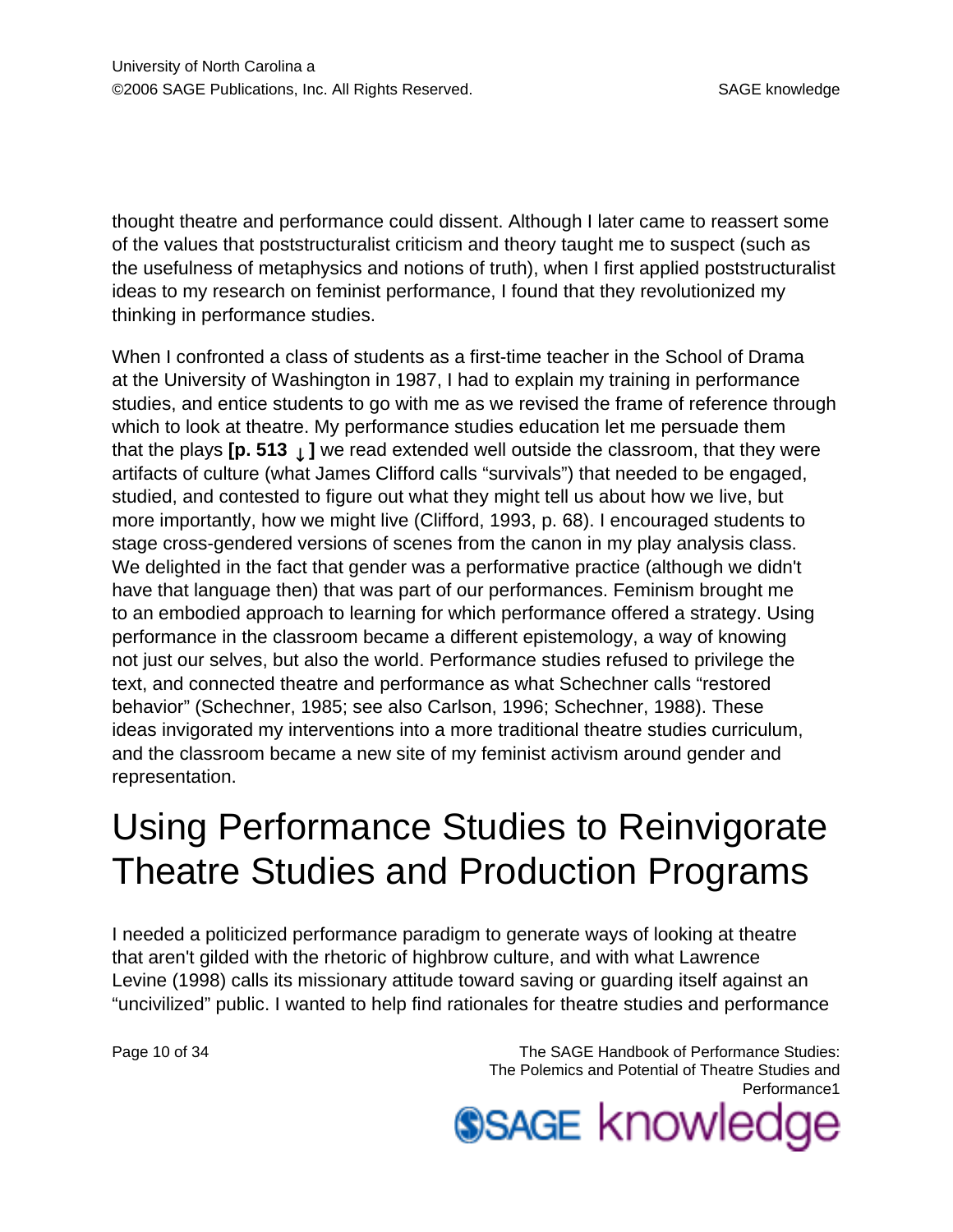in the academy and in culture that aren't about how they rescue people from degeneracy, but that clearly and forcefully articulate tools for cultural intervention, ways of engaging and thinking about social relations as we know them and as they could be. This remains a continuing struggle for several reasons: The ways in which theatre is viewed in the academy too often restrict it to something precious, or expensive, or irrelevant; the divide between theory and practice in our departments tends to work against a more broad-based commitment to performance as a public cultural practice; and American culture still predominantly views theatre as "entertainment," rather than as an important site of social understanding and political coalition-building.

For example, when I chaired the Department of Theatre and Drama at the University of Wisconsin-Madison in the mid-1990s, bemused administrators tolerated my impassioned explanations of our work in theatre studies, but never appeared to take our department seriously. Our productions seemed pale imitations of work they hoped to

see in New York, the real center of what they understood as theatre production.  $^6$  $^6$  Our scholarship seemed odd in its interdisciplinarity; I recall the Dean of Graduate Studies, as I was trying to impress upon him the connections theatre studies has made with a number of different fields, asking why we needed to work in a theatre department. As Marvin Carlson (1992) has written, we have to be able to "say clearly what distinguishes theatre history from [other histories]," or the "university administrators, legislators, or funding agencies… may … begin to wonder why our activity cannot be as easily taken care of by one or several of these other disciplines" (p. 92). The very interdisciplinarity that's invigorating the field could endanger it within universities and colleges always looking to streamline their administrative and academic structures.

At the City University of New York Graduate Center, where I chaired the PhD program in the late 1990s, I was impressed that, this being New York, people presumed they knew what it was we did in the Theatre Program. They still couldn't quite grasp that ours was a solely academic study of theatre, and turned to us occasionally for cheap entertainments. One year Carlson, my colleague at **[p. 514** ↓ **]** CUNY, was irate during the student demonstrations against the budget cuts when he was asked if the Program could put together some sketches, or something dramatic that might be effective on the streets. I had mixed responses to this request. On the one hand, I agreed with Carlson that we have to educate our institutional colleagues against the notion that our

Page 11 of 34 The SAGE Handbook of Performance Studies: The Polemics and Potential of Theatre Studies and Performance1

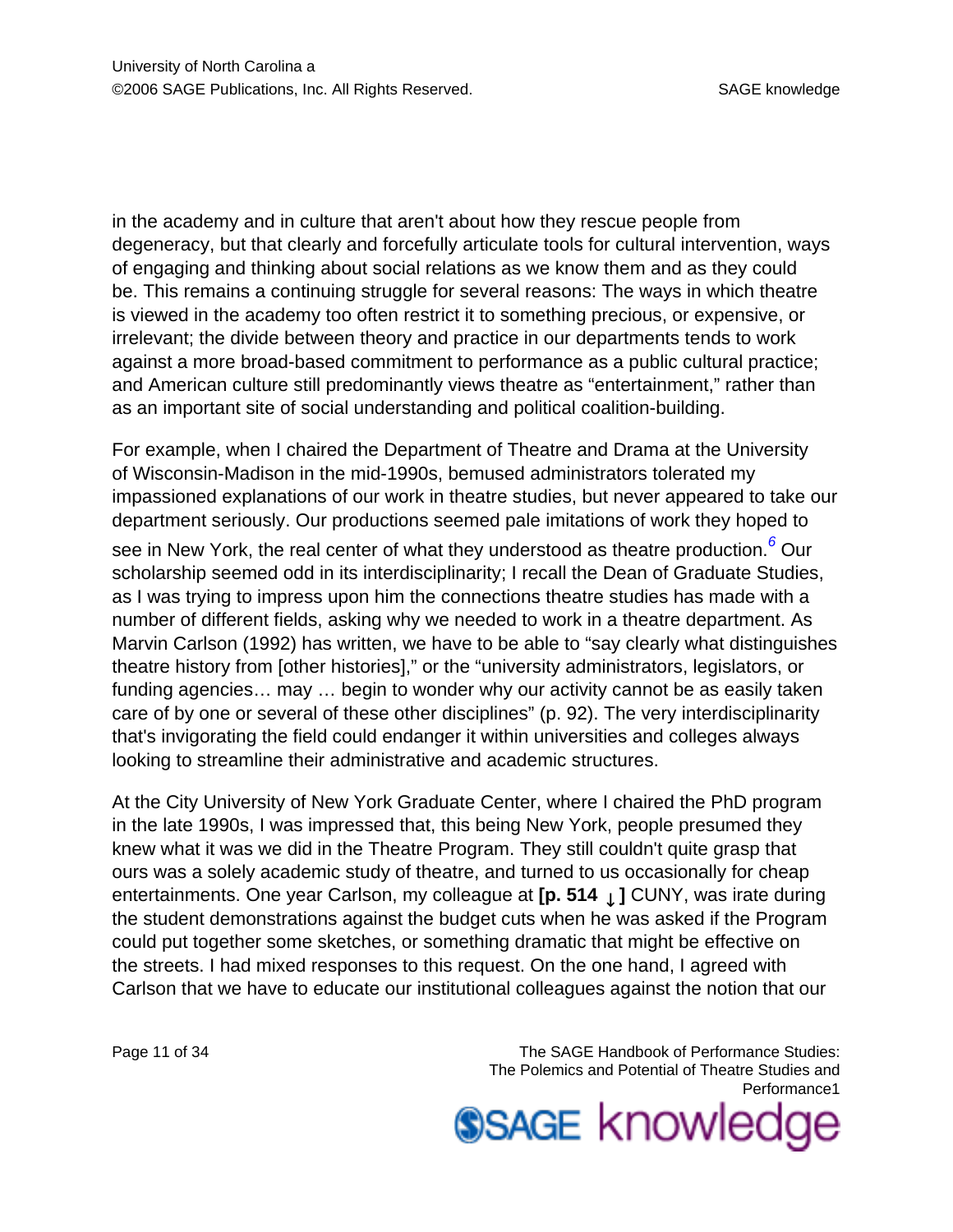labor is simply available to throw together skits. On the other hand, following more of a performance studies itinerary through this anecdote, I do think it would have been interesting to encourage our students and faculty to work with the protesters to integrate performance into their activist strategies. For the Theatre Program to be perceived

in this new way would require a different kind of institutional educating.<sup>[7](http://knowledge.sagepub.com/view/hdbk_performance/fn7n28.xml)</sup> How can we offer what we know to student demonstrators and striking workers, to people without large public forums to share what they know, through performance? How can we offer performance as a tool that can be embraced and harnessed toward exactly that kind of public educational process, a process of difficult social change? Implicit here is a rationale for theatre and performance that extends well beyond the academy.

Theatre studies is in a unique position to experiment with the construction of knowledge and new ways of learning, precisely because many of its departments include production components that can embody the questions of content, context, theory, and history raised by its scholars. Through a performance studies model, we can think of performance as research, as part and parcel of the ideas we have to offer to the store of knowledge. Yet there remains something fundamentally divisive in how theatre departments are structured, carefully mixing and matching and sometimes blending practice and intellectual work rather than premising both on the other. The conventions of theatre training too often jealously guard the theory/practice split that hobbles our field. Caught up in still romantic notions of artistry as unthought, as unmediated by choice and work and modes of production, academic theatre practice often aspires to imitate "real theatre" that happens elsewhere and strives to replicate the high-art, elite centers of production that progressive cultural critics, often in their own departments, are simultaneously challenging. Preprofessional BFA and MFA programs often virulently insist on unexamined discourses of high-art elitism, as they prepare students to enter what is described monolithi-cally as "the profession." And as Roach (1999) has suggested, even the architecture of theatre buildings tends to separate our departments from the rest of the campus, removing theatre to sometimes isolated locations with ample parking and room to build shops, fly lofts, and large auditoriums (pp. 3–10).

Some departments, working through the challenges of identity politics, have built curriculum and created production projects to challenge traditional understandings of theatre as an art, and have immersed their students in performance as an art practice

Page 12 of 34 The SAGE Handbook of Performance Studies: The Polemics and Potential of Theatre Studies and Performance1

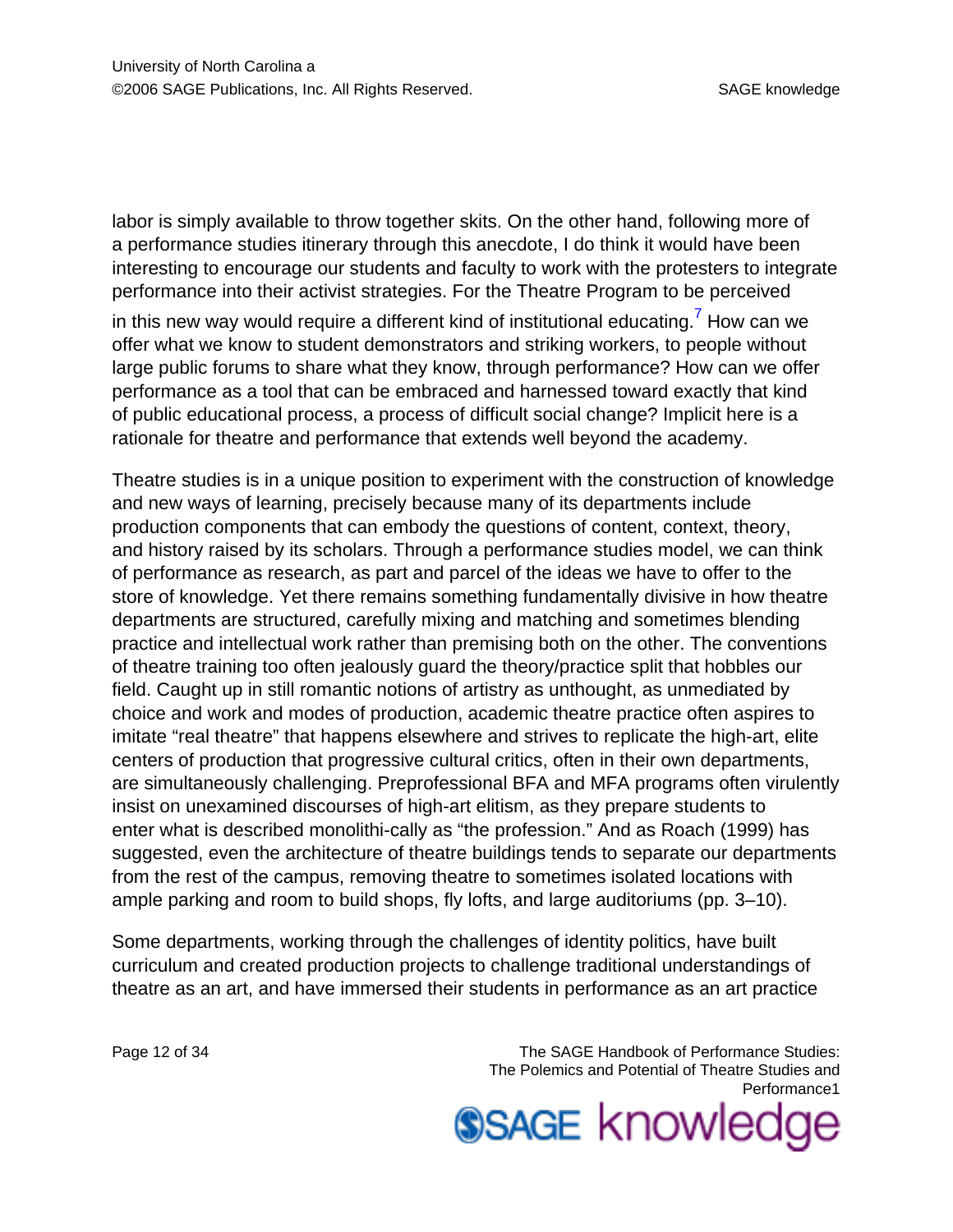with multiple articulations in the sociopolitical world.<sup>[8](http://knowledge.sagepub.com/view/hdbk_performance/fn8n28.xml)</sup> But the theory/practice split that rends the field has allowed many production programs to continue to describe the actor, especially, as outside of history, as objective, empirical, inspired not by context but by genius and canonical knowledge. As a result, these departments are often considered naive or irrelevant to the larger intellectual project of the university or college. Theatre departments generally haven't done very well at teaching new models for how to be artists<sup>[9](http://knowledge.sagepub.com/view/hdbk_performance/fn9n28.xml)</sup>

Theatre scholar Sandra Richards (1995) says that "given the evanescence of theatre, and its insistence upon subjectivity as part of its methodological approach, academics from other disciplines all too often view the scholarly validity of drama departments with varying degrees of skepticism; that ambiguity," she goes on, "reproduces itself within departments as a contentious divide between practitioners and scholars, such that each group jostles to privilege its mode of activity, and the insights **[p. 515** ↓ **]** of one often do not inform those of the other" (p. 67). To counter this unproductive standoff, Richards considers herself as a "critic working in theatre … whose directing constitutes a critical praxis addressed to a non-professional audience, and whose subsequent writing to an academic audience is partially shaped by those experiences" (p. 69). Such a dialectical movement keeps Richards from foundering in an unproductive debate.

Production could come to mean something much more vital in theatre departments and the communities in which they're located. Rather than succumb to the marketplace pressures of theatre, film, and television for which they're grooming some students, university theatres could take more risks, producing texts that might share with the academic and public communities something new about theatre, and about people's contemporary situation in culture. Too often, university theatres fail to use their resources to introduce their faculty and students and others to a new writer, a new performance style, a new issue or identity in the space of their stages. Rather than employing a pedagogical model of theatre production and practice, they adopt the market strategies of the industry they seek to emulate. The Broadway productions they replicate are more and more driven by market research, by audience surveys that determine the structure, shape, and narratives of mainstream product (Kakutani, 1998, p. 26). The cultural capital of seeing a Broadway show and reproducing it in a university theatre builds intellectual capital in theatre departments. But shouldn't

Page 13 of 34 The SAGE Handbook of Performance Studies: The Polemics and Potential of Theatre Studies and Performance1

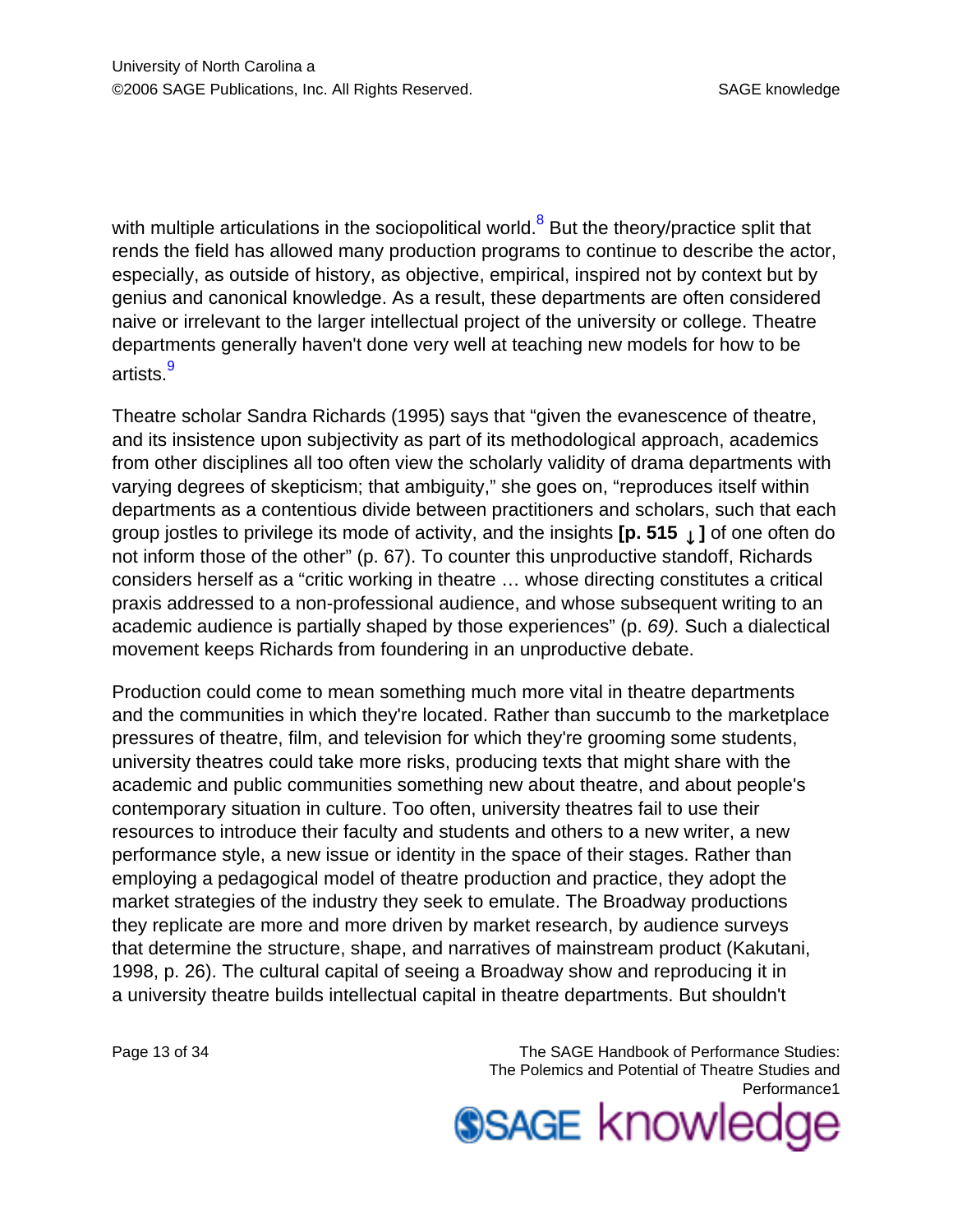university theatres reach higher than that, and try to create performances that reach deeper, intellectually, artistically, and even spiritually?

Theatre departments, of course, are hardly free from the market pressures that influence their students. The circulation of academic, cultural, and financial capital drives their teaching and their research and the productions they select for their seasons in one way or another (Bourdieu, 1984). Departments need majors to survive in academic institutions that are now economically motivated, and they must be responsible for training their students toward some sort of financially viable future. But how can faculty more responsibly train theatre majors to think of their skills as critical tools, rather than encouraging their students' fantasies about their future stardom, inspired by an excessive American culture of celebrity? How can faculty persuade students that theatre degrees might make them employable later, or that a thoughtful use of their degrees can mean more, personally and politically, especially when they're young, than secure employment prospects? It sounds excessively privileged to suggest that an arts education is more important than a livelihood. But faculty committed to the arts know that they can offer important ways of structuring identity, of seeing the world critically, of thinking about and experimenting with social relations and their potential. Such critical and social thinking should be a vital part of any student's education.

## Staging the Arguments in Theatre Studies

In addition to focusing the ways we teach theory and practice on their potential use in a wider social world, theatre and performance studies are ideal places to engage public debate through the methods of performance. Theatre studies might use performance and the built environment in which our departments are housed to engage students with the larger world, encouraging them to be not only scholar/artists but *citizen/scholar/* artists, not to participate in unselfreflexive nationalism but to use art and research, aesthetics and intellect to participate in a civic conversation about what "America" is and what it does. Such a vision of the university, in which various constituencies might cooperate to find a common social voice or political vision, has long made conservatives fearful, perhaps partly because such an activist intellectual **[p. 516**  $\parallel$ ] environment would clearly contribute to shaping public life. Carol Stabile (1995), in fact, argues that the "culture wars" and the debates about political correctness that have long divided

Page 14 of 34 The SAGE Handbook of Performance Studies: The Polemics and Potential of Theatre Studies and Performance1

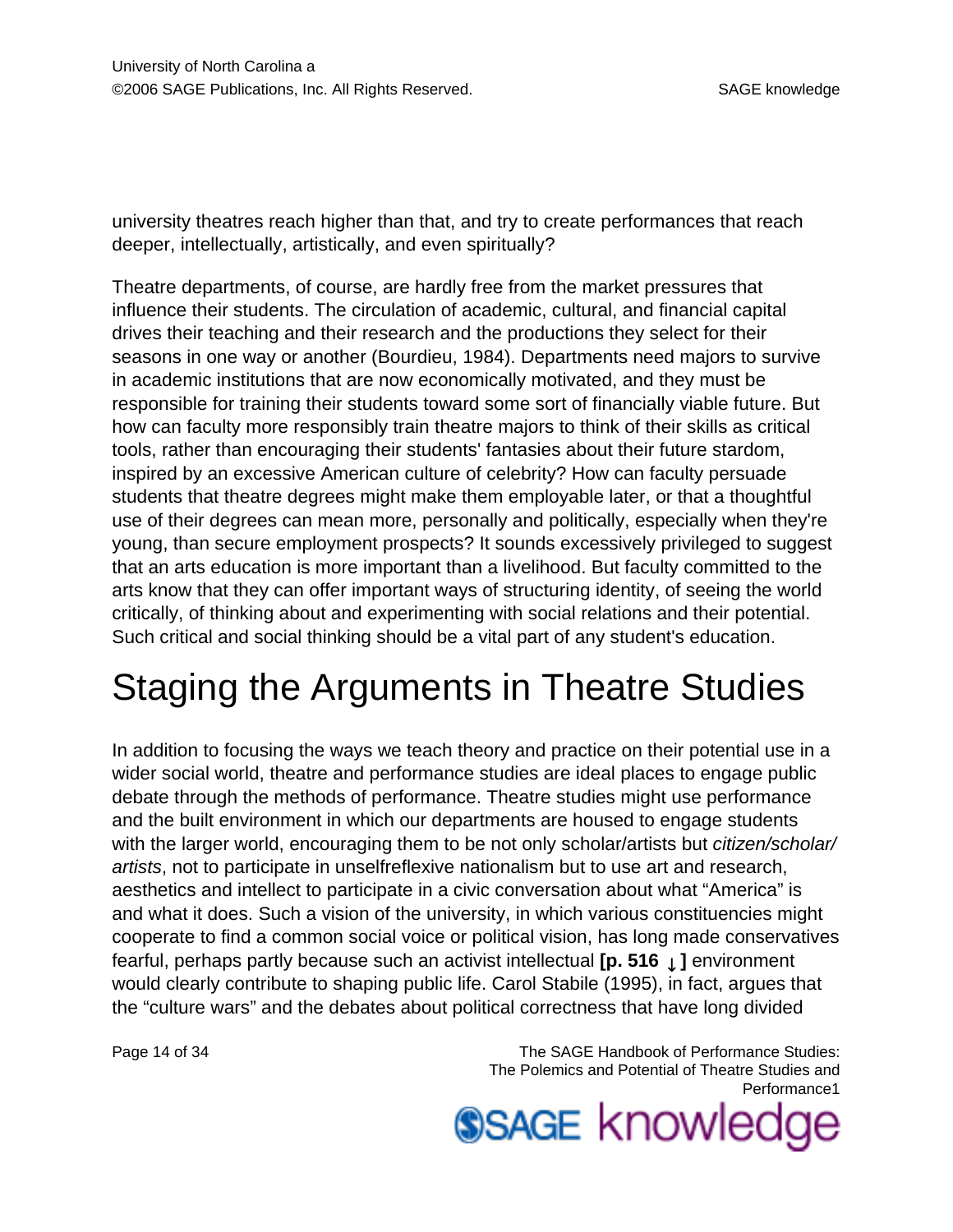college campuses were engineered by the first Bush administration during the Gulf War as a way to contain campus protests against this conflict and to manufacture consent (pp.  $108-125$  $108-125$ ).<sup>10</sup> Whether or not one agrees with Stabile, the culture wars have succeeded, to a certain extent, in isolating progressive academics by making them appear doctrinaire and ridiculous (Gitlin, 1995; see also Rorty, 1998). Conservative rhetoric about political correctness has made progressives seem against a democratic notion of human community and for the "special interests" that have been disparaged in public culture in recent legislative initiatives against gays and lesbians, against affirmative action, and against welfare. The very identity politics that have opened up our field remain threatening to a government that retains a vested interest in supporting a powerful, "unmarked" elite (Phelan, 1993).

The terms of scholars' work need to change to connect more directly to a diverse public. Henry Giroux, for example, argues that literacy has to be reconceptualized as a critical cultural practice in which students become agents of their own lives by learning to understand the representational practices through which they're often excluded. "This is not merely about who speaks and under what conditions," he writes. "It is about seeing the university as an important site of struggle over regimes of representation and over ownership of the very conditions of knowledge production" (Giroux, 1995, p. 249). Gregory Jay and Gerald Graff (1995) suggest that rather than trying to resolve them, we should "teach the conflicts…. The 'politicized' university … would look to turn the campus into … a community where empowered citizens argue together about the future of their society, and in so doing help students become active participants in that argument rather than passive spectators" (pp. 210, 212).

Actually staging arguments in theatre studies would make faculty and students more self-conscious of the public, progressive possibilities of theatre and performance. A good example of such a staging occurred in fall 1996, when white, Harvard/American Repertory Theatre-based New Republic critic Robert Brustein and the noted, oftenproduced African-American playwright August Wilson waged their own battle over universal versus particular knowledge, identity politics, and ways that theatre might engage with deeply contentious cultural issues. In the pages of the trade magazine American Theatre, Wilson argued that African-American plays should not be produced by white theatres, and spoke against color-blind and cross-race casting. Wilson's

Page 15 of 34 The SAGE Handbook of Performance Studies: The Polemics and Potential of Theatre Studies and Performance1

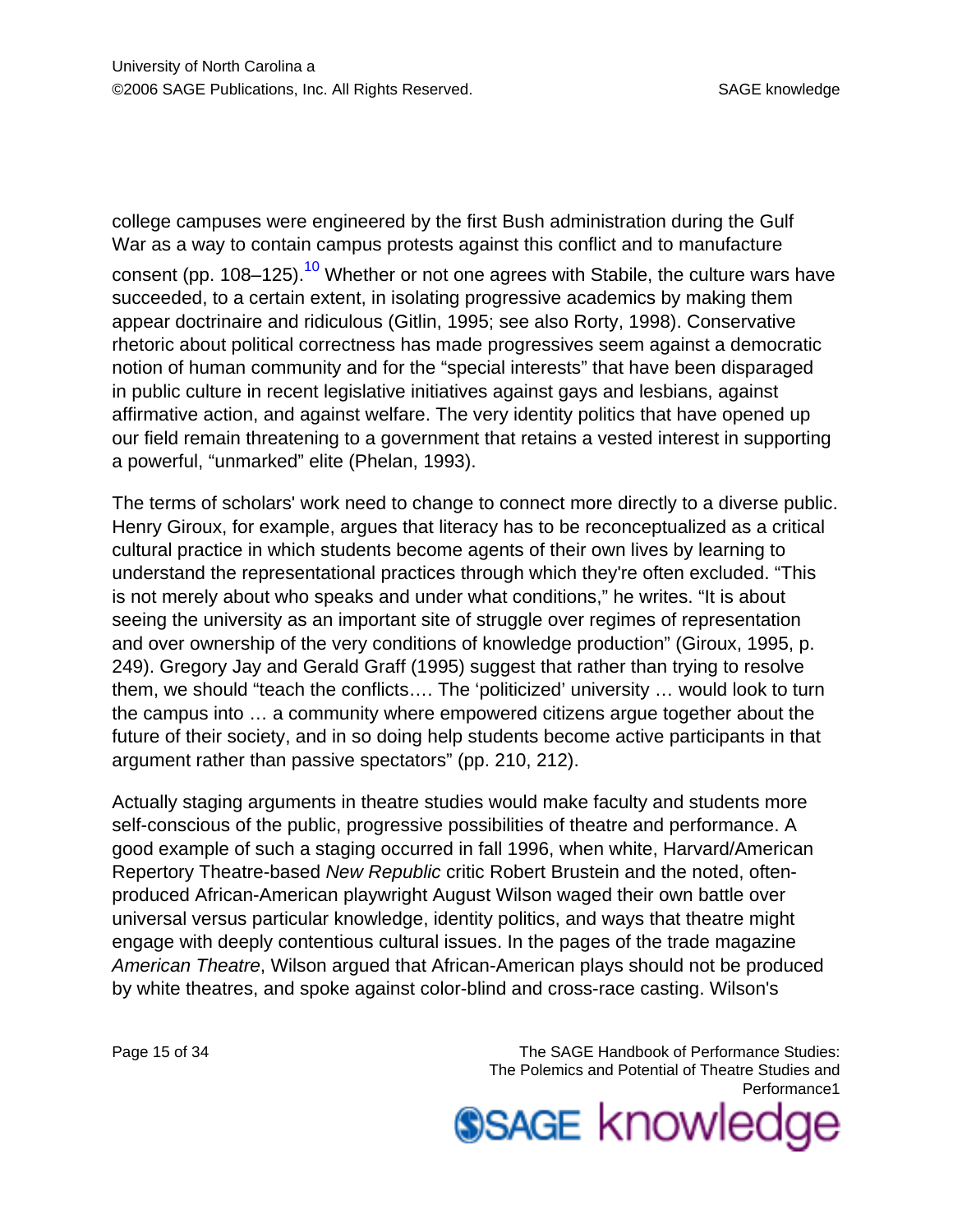argument, though persuasive in some respects, was an essentialist and modernist vision of identity politics. But Brustein's universalist, blindly humanist response suggested that art conquers difference, which makes attention to the specifics of identity irrelevant. In a later issue of American Theatre, Patti Hartigan, a cultural reporter from Boston, suggested that Brustein and Wilson should give their debate over to African-American performer/playwright Anna Deavere Smith to stage as a polemical performance in the style of her On the Road pieces. Smith, Hartigan suggested, could perform it for Brustein and Wilson and the theatre community, investigating its ideologies and its implications much as she did for Crown Heights and East LA. (Smith, 1994; see also Smith, 1997; Smith, 2004). Through performance, this debate about the meaning of theatre, and how it structures representations of our culture, might enter the lives and imaginations of a much larger community. Theatre people, Hartigan implied, should assume responsibility as public intellectuals and make our work accessible and relevant to a broad public audience.

#### **[p. 517** ↓ **]**

In fact, in January 1997, Smith moderated a public debate between Brustein and Wilson at Town Hall in New York City. Sponsored and organized by Theatre Communications Group, the sold-out event was one of the high points of the season, attracting a more ethnically and generationally diverse audience than typically appears for theatre productions in midtown Manhattan (Grimes, 1997, p. C9). The theatre buzzed with interest and excitement; people felt each other's presence as a necessary anchor. The liveness of the moment, and the investment in a very material commitment to a theatre community our presence represented, buoyed the spirits of the people in the large, cold hall. The evening was contentious and the power dynamics disconcerting, as Brustein and Wilson refused to cede ground to each other's arguments. Despite Smith's mediating presence, the debate framed poles of power in contemporary theatre, and still managed to leave out a wide spectrum of work and invested viewpoints. Many of the people attending were theatre-makers in their own right, who were discouraged from speaking publicly into the forum, making the evening two separate monologues instead of a true public forum about race and theatre in America. Smith read questions solicited from the audience in the second half of the evening, but Brustein and Wilson's responses only demonstrated the multiple layers of issues involved, rather than profitably untangling them to clarify, and the audience often

Page 16 of 34 The SAGE Handbook of Performance Studies: The Polemics and Potential of Theatre Studies and Performance1

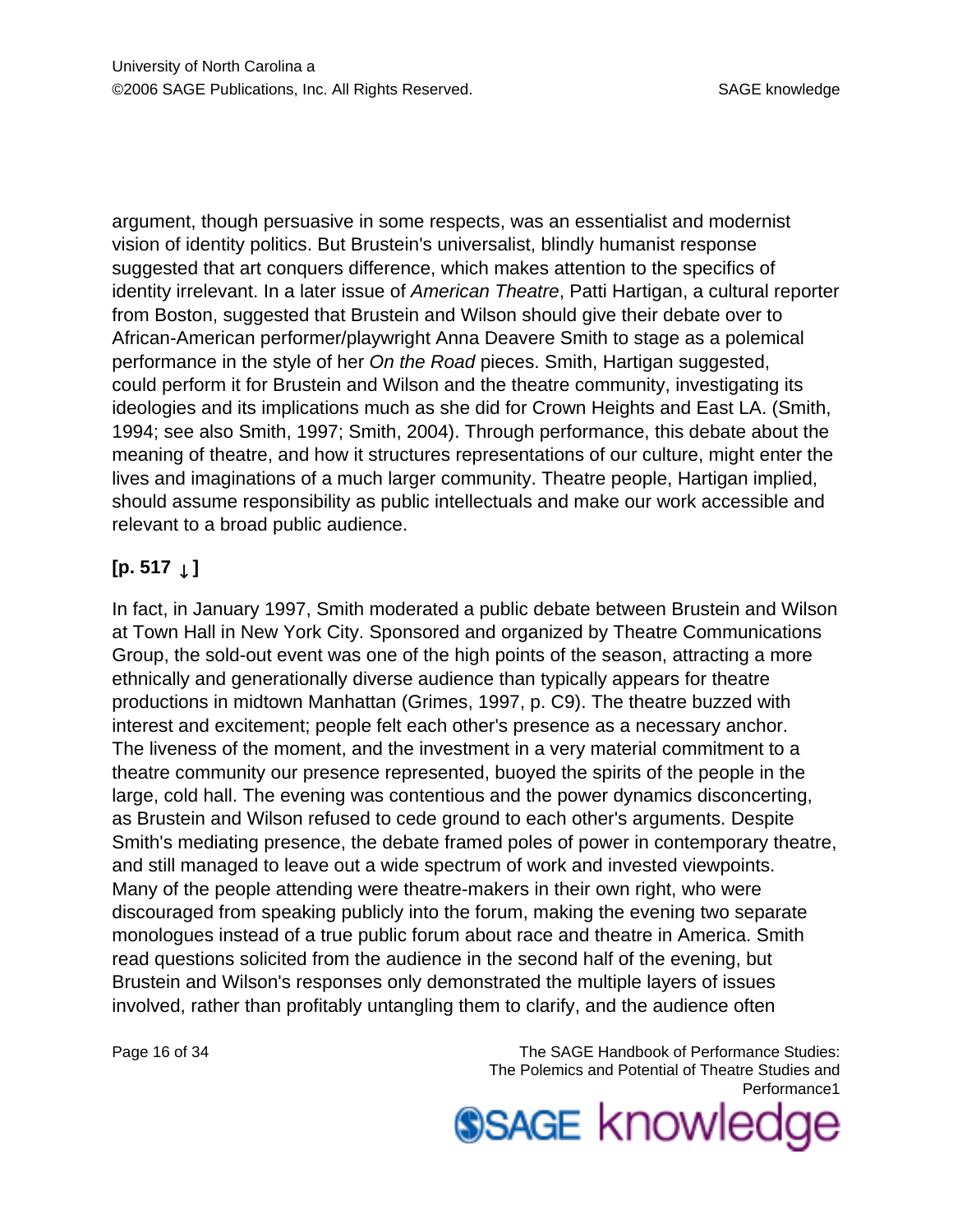groaned in frustration when either of the two men would drastically miss the point. And although the evening focused on race, both men displayed blind spots when confronted with gender or sexuality issues. Still, the event was invigorating and moving, a heartening demonstration of how much people care about theatre. Why don't theatre departments and performance studies departments open their theatres to just this sort of debate, about racial issues, gender issues, sexuality issues, about affirmative action, gay/lesbian civil rights, immigration and welfare, or even about the ways in which academic courses and productions create knowledge in theatre and performance studies?

Another productive example of such public debate was staged at the ATHE conference in 1998, when the organization's Advocacy Committee programmed a plenary session on arts funding called "Showdown on the Arts in San Antonio." The debate was prompted by the city council's decision to cut the local arts budget by 15 percent, and to deny funding completely to the Esperanza Peace and Justice Center, one of the city's most progressive producing organizations for the Latino and gay and lesbian communities. The city's defunding of Esperanza was widely seen as political—in fact, one of the city council members, who attended the ATHE panel, stood up in the audience to identify himself and to wave a flyer for Esperanza's gay and lesbian film festival as "evidence" of the organization's depravity. Although he was in the minority in the mostly liberal crowd, the panel framed various sides in the contentious local struggle and extended the questions raised into the national arena. The panelists disagreed vocally, and the audience lined up at microphones in the house to participate in the debate. The event proved one of the most stimulating hours at the conference and inspired much heated discussion that continued through the meetings. The plenary was an example of a more effective town hall meeting than the one that was actually held at Town Hall between Brustein and Wilson in New York. That is, the ATHE event allowed everyone who came to line up at the microphones strategically placed in the house so that they, too, could have a turn to speak into the public forum. The variety of comments, and the vehemence and urgency with which they were delivered, were themselves highly performative; the whole event was a wonderful example of

performance in the public sphere.<sup>[11](http://knowledge.sagepub.com/view/hdbk_performance/fn11n28.xml)</sup> Why shouldn't theatre faculty teach these and other conflicts, so that faculty and students can **[p. 518** ↓ **]** assume the moral accountability that publicly engaging difficult debate requires? Wouldn't it be exciting, relevant, and

Page 17 of 34 The SAGE Handbook of Performance Studies: The Polemics and Potential of Theatre Studies and Performance1

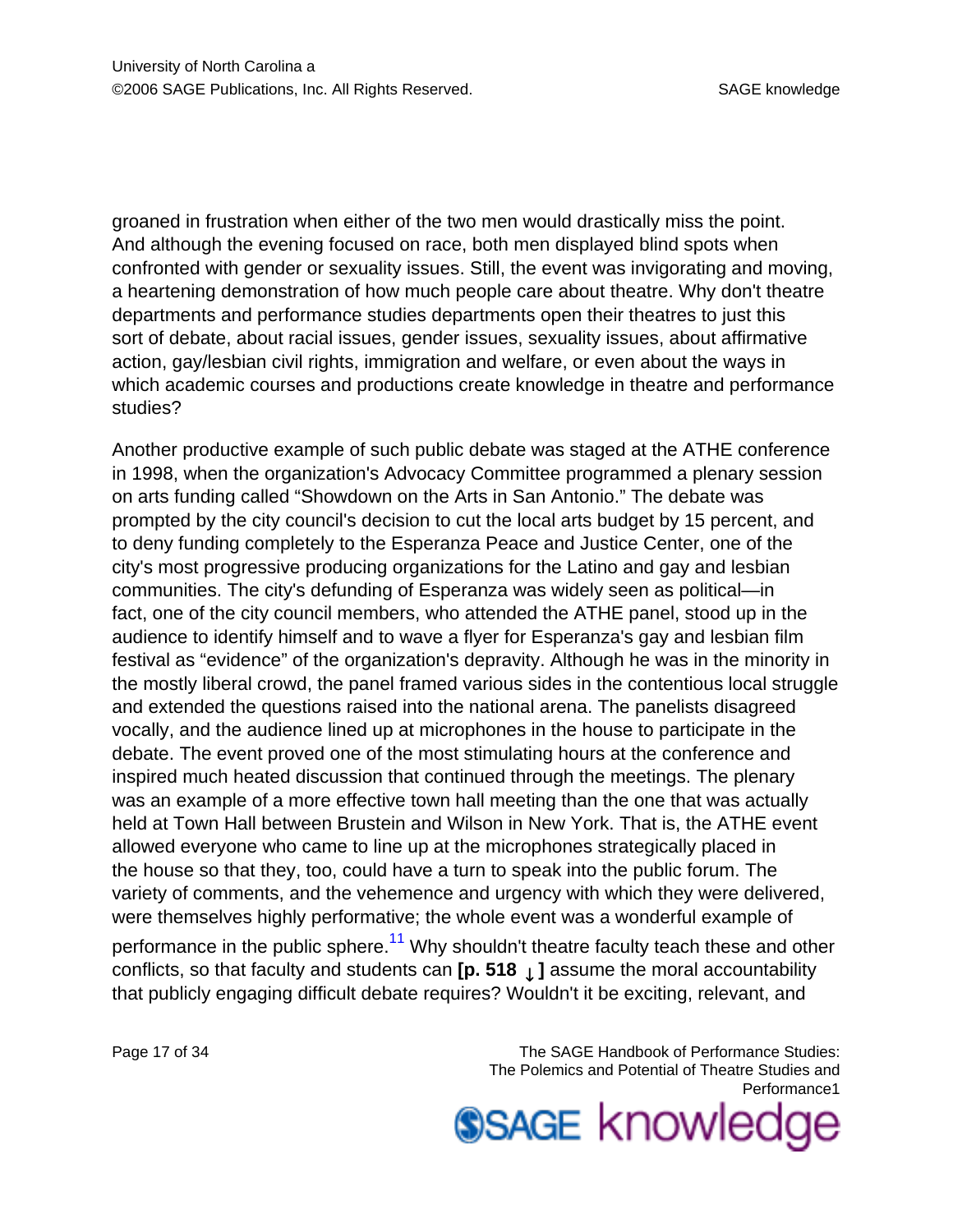educationally stimulating to regularly program town hall meetings in our departments for our students and for our community? Shouldn't there be contentious talkbacks after every performance that raise important issues about the production and how it relates to our lives? For example, theatre faculty might make their decisions about season selection open to faculty, students, and a wide public, who would discuss the kinds of plays that might be produced and why, taking into consideration the new knowledge and aesthetic values they might share and with whom. They might sponsor debates about curriculum with students, faculty, and staff from theatre and other departments, which could address how to balance new knowledge with canonical knowledge. They might explain the decisions they make as teachers and administrators about why they teach what and how they do, so that their choices are historicized and contextual.

In a graduate seminar I teach at the University of Texas at Austin, under the auspices of the MA/PhD program's emphasis in performance as public practice, we investigate what it means to be a public intellectual in the arts, trying to find ways to make our intellectual and artistic practices relevant to a wider public constituency that might follow or extend the town hall format. Students in this seminar have practiced these skills by producing speculative dramaturgical and critical and creative work that allows them to practice methods for centering performance in public debate and discourse. One student, for example, wrote an article for the UT student newspaper that contextualized an upcoming production of Wendy Kesselman's play My Sister in This House in the complex history of the real events on which it's based, arguing that the UT Department of Theatre and Dance productions could be made more vital for the wider UT student population. Another pair of students offered ways to situate the very complicated politics of Rebecca Gilman's play, Boy Gets Girl, thinking of a university theatre department as the site of its production and anticipating that its very complicated sexual politics would need some interrogation to escape the incipient sexism of the piece.

Another student staged a reading of a cut from Naomi Wallace's play In the Heart of America for the occasion of a conference on human rights at the UT law school, and another described a performance of A Song of Greenwood, which premiered in 1998 and was remounted in 2001 in honor of the anniversary of the Tulsa race riots in Oklahoma, describing, in the process, the movement of history across these two public events. Another student wrote to Austin's local weekly newspaper, suggesting a new mode of arts reviewing in which "critic colleagues" would engage each other's

Page 18 of 34 The SAGE Handbook of Performance Studies: The Polemics and Potential of Theatre Studies and Performance1

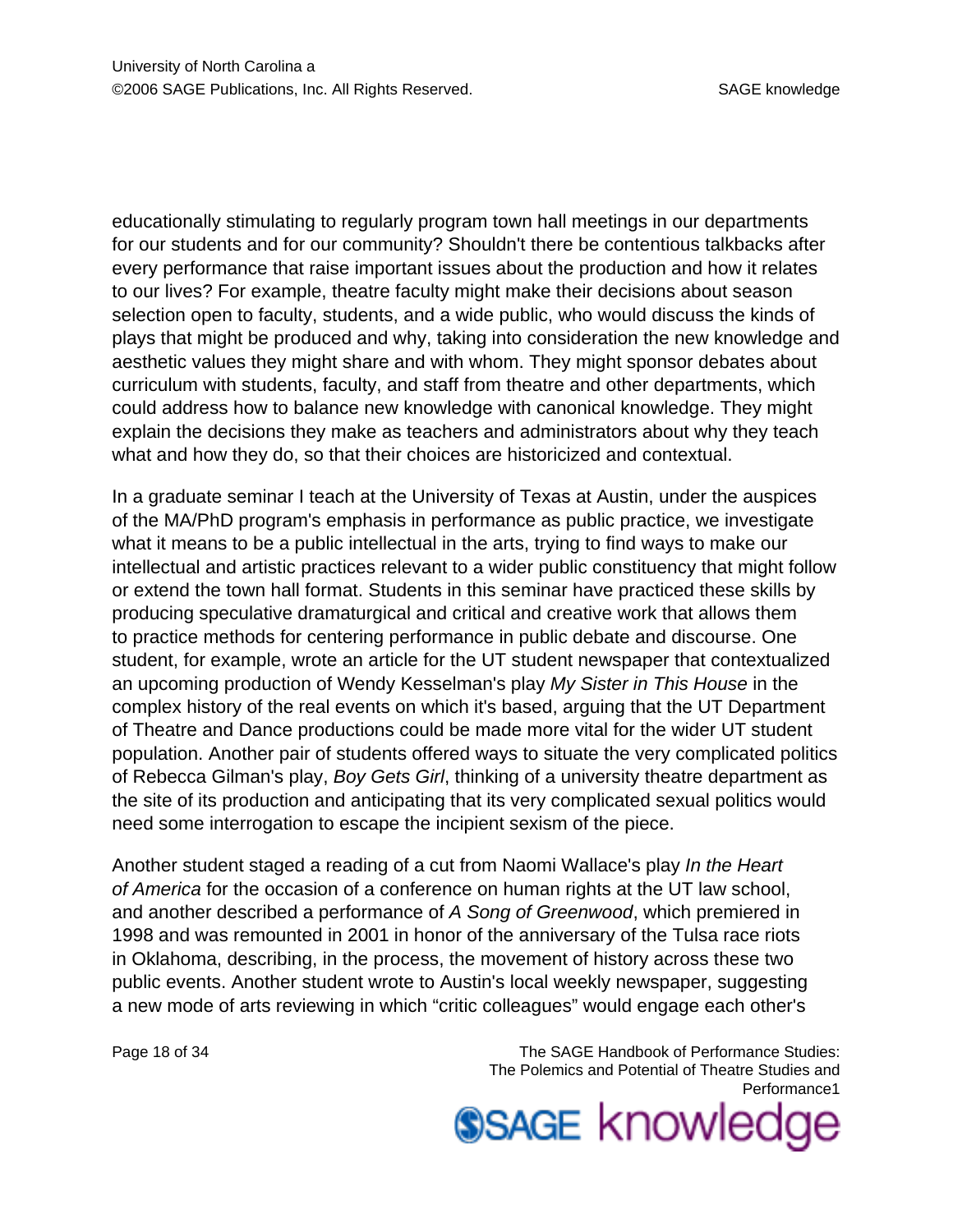work without the presumption of objectivity that too often limits the local dialogue about what the arts are and how they function in our community. Another student practiced for her colleagues portions of a site-specific, traveling performance that eventually took us all out into the streets of a local Austin neighborhood where we watched, as spectators moving and moved, an elegiac public performance that referred to losses we all incurred on 9/11. All of these projects and more exemplified the possibility for widening the public discussion of local arts practices, and for embedding those practices in larger discussions about pressing social issues.<sup>[12](http://knowledge.sagepub.com/view/hdbk_performance/fn12n28.xml)</sup>

#### Radical Humanism and Situated Utopia as the Potential of Performance

After nearly twenty years of progressive scholars using identity politics to open up the sphere of discovery in the field, at the beginning of the twenty-first century, we seem poised to reembrace a more radical humanism, **[p. 519** ↓ **]** one infused with the lessons about difference so useful to questioning the historically white, male canon. That is, the way we are subjects, or people in the world, is more complex now than ever. Our identities are less coherent; we see ourselves not just through one identity category (immigrant, African-American, lesbian, Jew), but through several simultaneously. As a result, how we identify within communities is also more and more complex. Theatre producing organizations often try to appeal through identity categories to spectators who are actually linked by geography or by desires that transcend the specifics of identity—they might live near the theatre, or they might share a common desire to attend the theatre, to see how it might speak to them, inspire them, and teach them something about their lives. Who they are can't be captured in simple categories, and what they do with performance—how they engage it and use it in their lives—is much more complex (Wolf, 1998, pp. 7–23). As a result, the idea of doing an "African-American play," or an "Asian-American play," simply to appeal to those presumptively clear identities, even in a theatre with a mixed-race population, is rather ludicrous, as the category is much too simplistic and too narrowly identity-based to be meaningful. Likewise, it's become more and more difficult to teach courses about only one area of identity, like "gender" or "race," and much more important to find ways to teach all the

Page 19 of 34 The SAGE Handbook of Performance Studies: The Polemics and Potential of Theatre Studies and Performance1

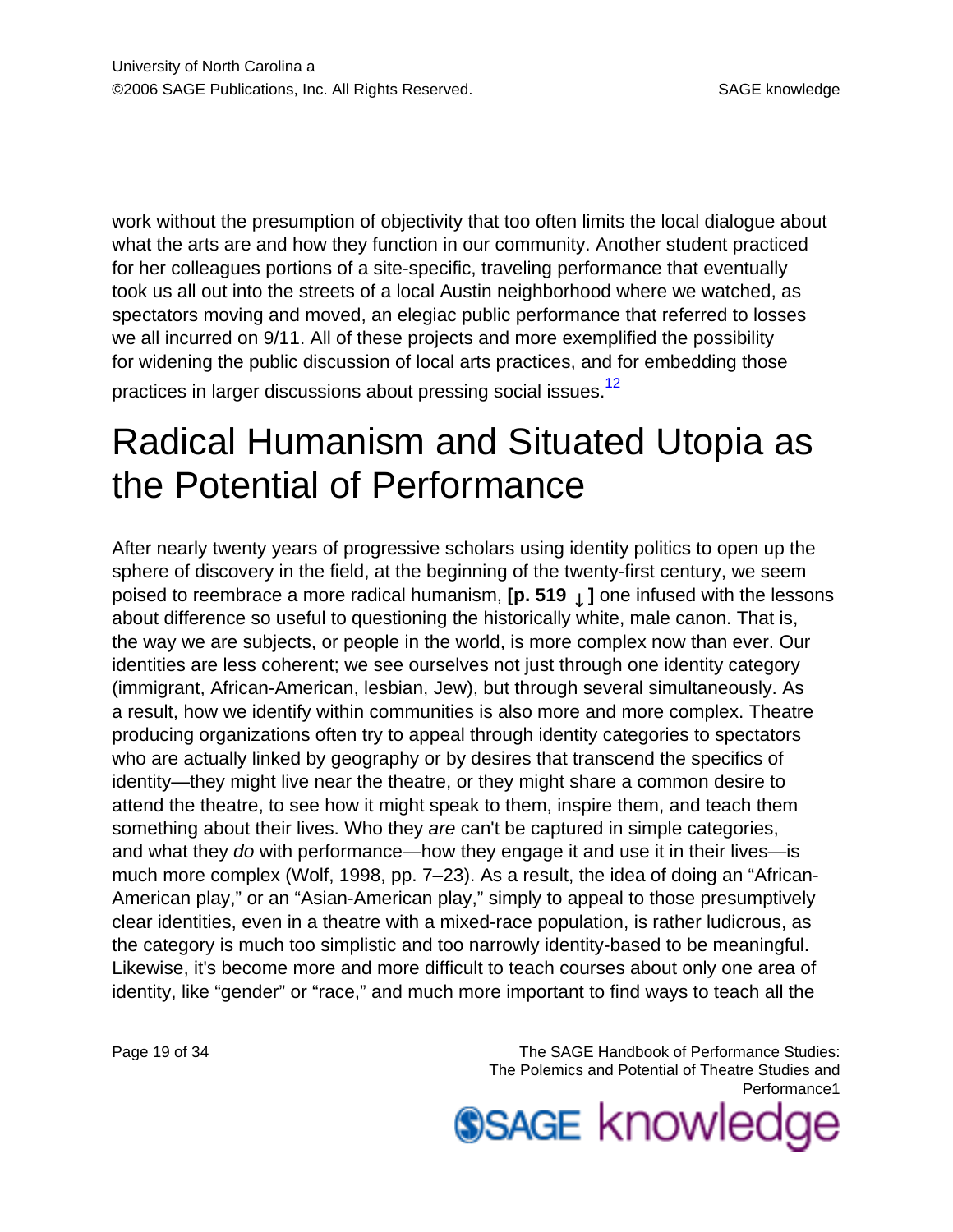vectors of identity as mutually influencing our theatre and performance practice and reception. I find that when I combine all the terms of identity into a course syllabus, other themes sometimes become more pressing and apparent. Considerations of race, gender, sexuality, class, ability, and the other categories of identity are urgent in the work my students and I study, but often, our materials are organized around issues like contemporary production practice more generally, or around a question like what it means to be a public intellectual in the arts. More and more, I'm interested in pedagogy that looks at performance as a public practice, and concentrates on what it can do in the larger world.

As I've demonstrated throughout this essay, one of my primary goals is to train my students to use performance as a tool for making the world better, to use performance to incite people to profound responses that shake their consciousness of themselves in the world. Perhaps this is a utopian belief, the idea that theatre can do any of those things. Yet that's the depth of reaction for which I long when I go to the theatre—I don't think we should expect anything less. Theatre remains, for me, a space of desire, of longing, of loss, in which I'm moved by a gesture, a word, a glance, in which I'm startled by a confrontation with mortality (my own and others'). I go to theatre and performance to hear stories that order, for a moment, my incoherent longings, that engage the complexity of personal and cultural relationships, and that critique the assumptions of a social system I find sorely lacking. I want a lot from theatre and performance.

I've argued here for the ways in which theatre studies in the academy might be engaged as a site of progressive social and cultural practice. I urge students to be advocates for the arts, to be theatre-makers committed to creating performances of insight and compassion, and to become spectators who go to see performance because they want to learn something about their culture that extends beyond themselves and the present circumstances of our common humanity (Dolan, 2001a). I've argued that theatre and performance create citizens and engage democracy as a participatory forum in which ideas and possibilities for social equity and justice are shared, and I've suggested how we might reimagine theatre studies programs to meet these goals. The final thought of this essay takes the same beliefs, the same faith in theatre's transformative impact on how we imagine ourselves in culture, and applies it more closely to performance itself. While I'm still addressing the ways in which **[p. 520**  $\downarrow$  **]** theatre and performance studies promote citizenship and subjectivity, I'd like to end by imagining how a commitment to

Page 20 of 34 The SAGE Handbook of Performance Studies: The Polemics and Potential of Theatre Studies and Performance1

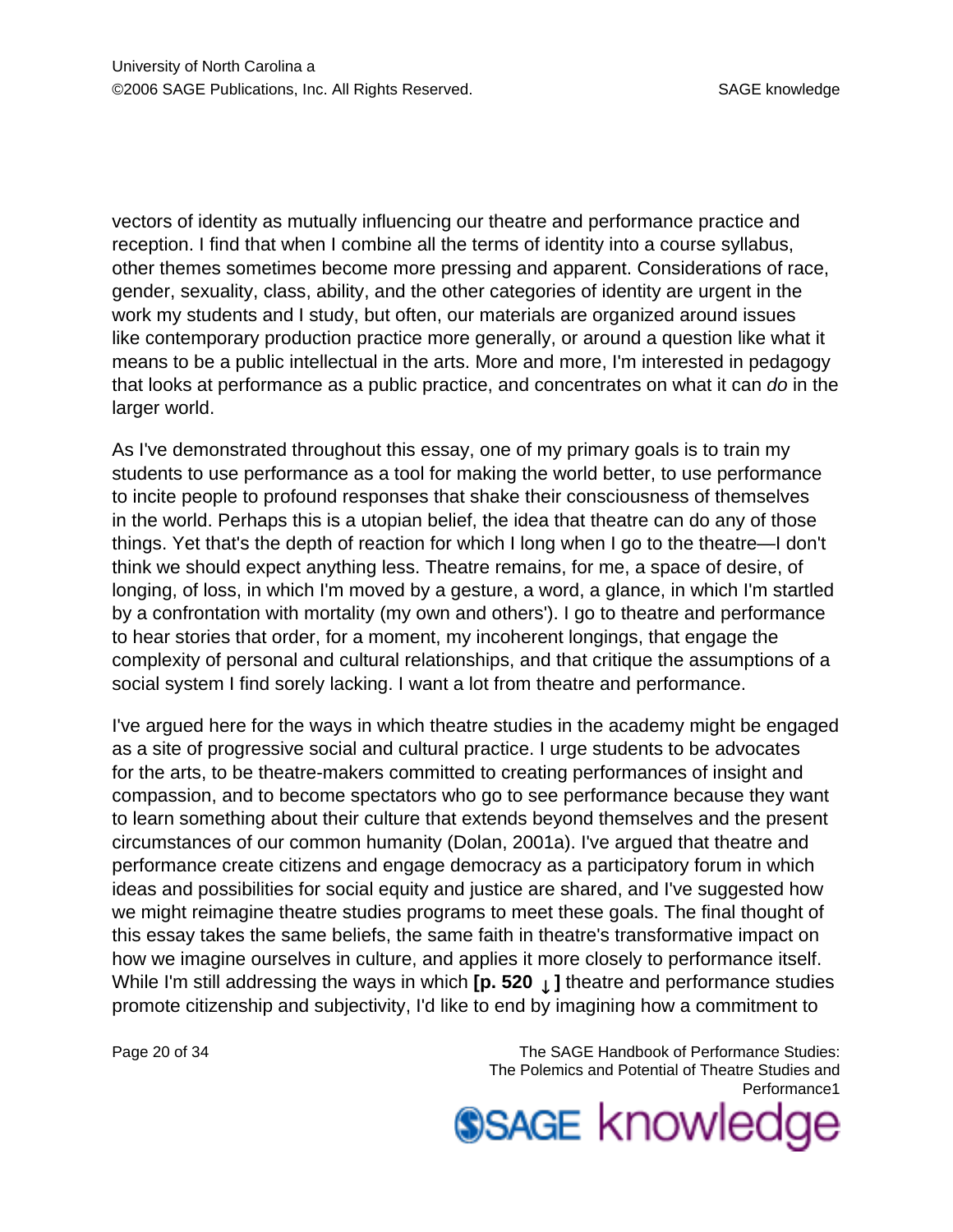theatre and performance as transformational cultural practices might offer us, in fact, glimpses of utopia. As theatre and performance scholars and practitioners, we might revel in what Peggy Phelan (1993) calls the nonreproductive capacity of performance, while arguing that its ephemerality is partly what helps it build community. And as performance scholar Diana Taylor (2003) argues, despite its ephemerality, performance also offers an archive of human experience, and a repertoire of cultural practices on which we can rely to ground our histories and build our futures. How can performance, in itself, be a utopian gesture? Why do people come together to watch other people labor on stage, when contemporary culture solicits their attention with myriad other forms of representation and opportunities for social gathering? Why do people continue to seek the liveness, the present-tenseness that performance and theatre offer? Is the desire to be there, in the moment, an expression of a utopian impulse? I believe that people are often drawn to attend live theatre and performance for emotional, spiritual, or communitarian reasons. Desire, perhaps, compels us there, whether to the stark, ascetic "spaces" that house performance art, or to the aging opulence of

Broadway houses, or to the serviceable aesthetics of regional theatres.<sup>[13](http://knowledge.sagepub.com/view/hdbk_performance/fn13n28.xml)</sup> Audiences are compelled to gather with others, to see people perform live, hoping, perhaps, for moments of transformation that might let them reconsider and change the world outside the theatre, from its macro to its micro arrangements. Perhaps part of the desire to attend theatre and performance is to reach for something better, for new ideas about how to be and how to be with each other. I believe that theatre and performance can articulate a common future, one that's more just and equitable, one in which we can all participate more equally, with more chances to live fully and contribute to the making of culture. Such desire to be part of the intense present of performance offers us if not expressly political, then usefully emotional, expressions of what utopia might feel like.

Seen through the lens of performance, the possibility for utopia doesn't only happen when the lights go down and the "play" begins. I've argued in this essay for the importance of considering production, and the "backstage" work of performance, as equally important sites of inquiry into how identities are constructed, rewarded, made visible, and understood. Extending this investigation into the possibility for utopia, for instance, might let us see rehearsals as a place to practice not only the performance at hand. Director Anne Bogart, in fact, says, "I often see my rehearsal situation as utopian. Rehearsal is a possibility for the values I believe in, the politics I believe in, to exist

Page 21 of 34 The SAGE Handbook of Performance Studies: The Polemics and Potential of Theatre Studies and Performance1

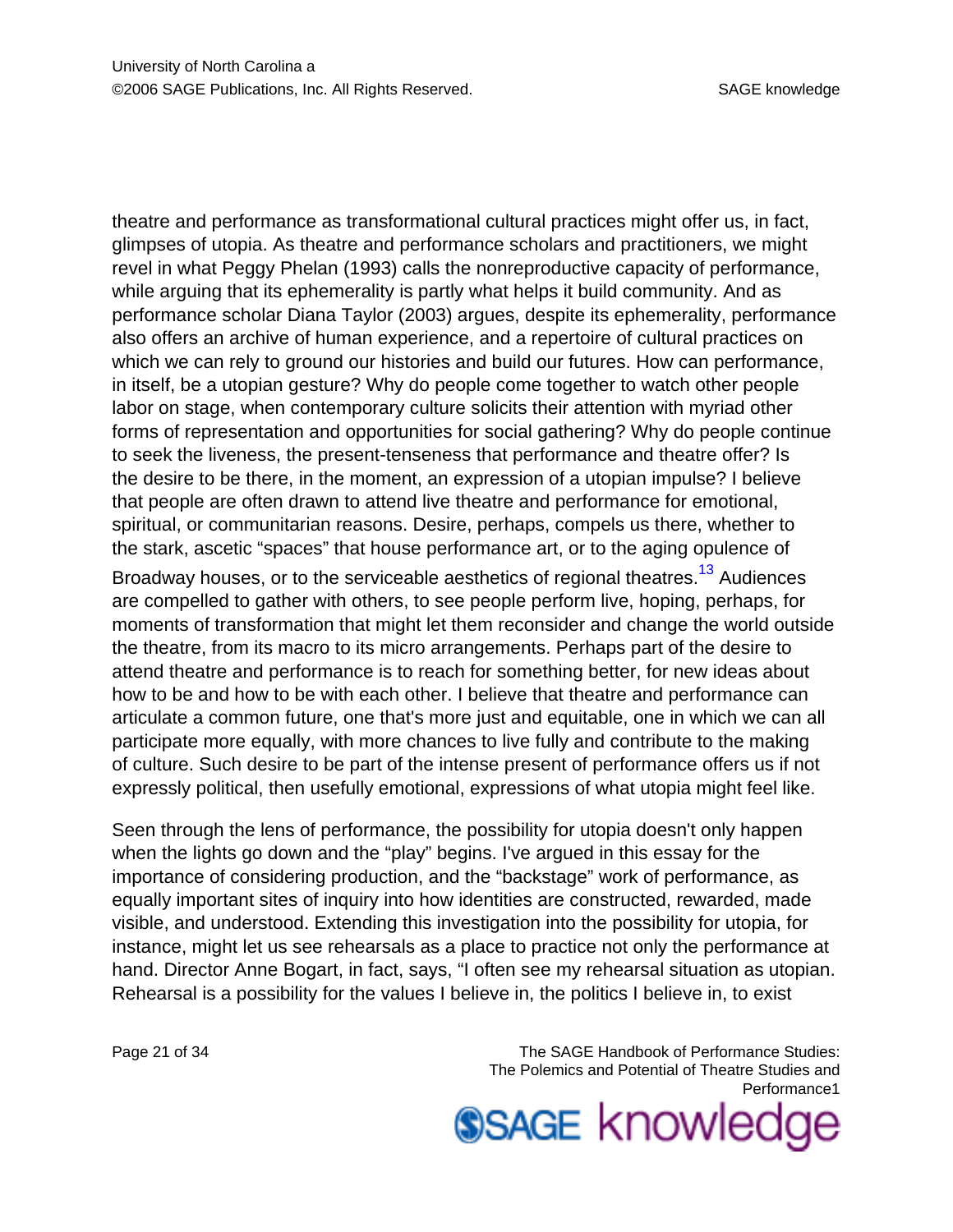in a set universe which is within the room" (Bogart, 1995, p. 182). She suggests that rehearsals are the moment of utopian expression in theatre, when a group of people repeat and revise incremental moments, trying to get them right, to get them to "work." Anyone who considers herself a theatre person knows when something "works"—it's when the magic of theatre appears, when the pace, the expression, the gesture, the emotion, the light, the sound, the relationship between actor and actor, and actors and spectators, all meld into something alchemical, something nearly perfect in how it communicates in that instance. We all rehearse for the moments that work, and critics look out for them, when they're still idealistic enough to believe in them. Through an itinerary of performance, we can enlarge the potential territory in which something might "work" to the social frame of performance and look more widely for a glimpse of utopia (see Schechner, 1988).

I've been moved by the palpable energy that performances that "work" generate; I've felt the magic of theatre; and I've witnessed the potential of the temporary communities **[p. 521** ↓ **]** formed when groups of people gather to see other people labor in present, continuous time, time in which something can always go wrong.<sup>[14](http://knowledge.sagepub.com/view/hdbk_performance/fn14n28.xml)</sup> Surely any gathering can promote community. But Herb Blau (1982) once said that watching live performance is watching the actor dying onstage; I think sharing that liveness promotes a necessary and moving confrontation with mortality.<sup>[15](http://knowledge.sagepub.com/view/hdbk_performance/fn15n28.xml)</sup> The actor's willing vulnerability perhaps enables our own and prompts us toward compassion and greater understanding. Such sentiments can spur emotion, and being moved emotionally is a necessary precursor to political movement (see Cohen, 1991, pp. 84– 85). Anna Deavere Smith (1995) says, "The utopian theatre would long for flesh, blood, and breathing. It would be hopelessly old-fashioned in a technical world, hopelessly interested in presence, hopelessly interested in modes of communication requiring human beings to be in the same room at the same time" (pp. 50–51). By clinging to the fleshy seductions of old-fashioned primal emotion and presence, Smith's work spurs political action by reminding us, perhaps, that however differently we live, our common, flesh-full cause is that in performance, we're dying together.

Theatre can move us toward understanding the possibility of something better, can train our imaginations, inspire our dreams, and fuel our desires in ways that might lead to incremental cultural change.<sup>[16](http://knowledge.sagepub.com/view/hdbk_performance/fn16n28.xml)</sup> My concern here is not with the content of performance

Page 22 of 34 The SAGE Handbook of Performance Studies: The Polemics and Potential of Theatre Studies and Performance1

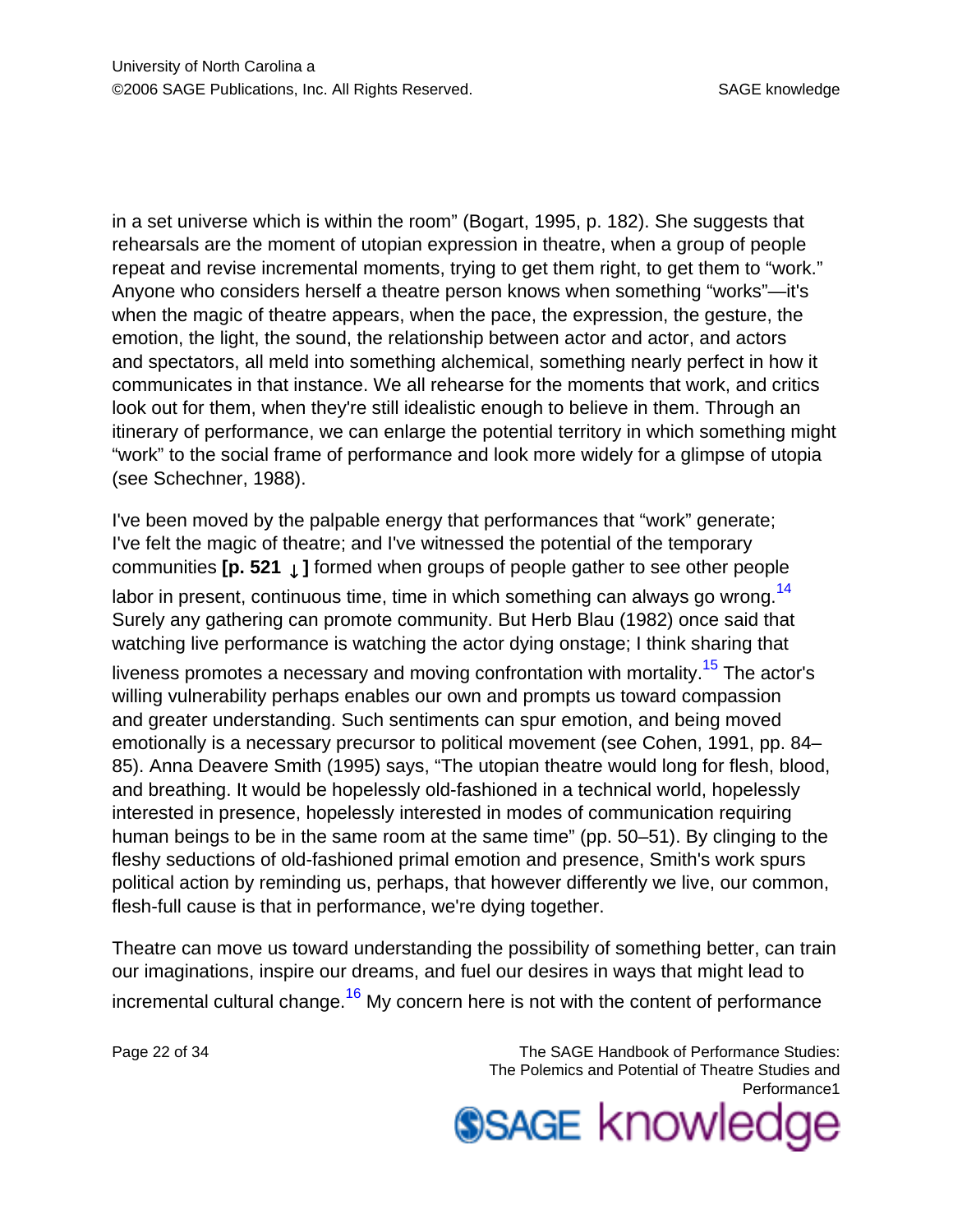—not necessarily with plots or narratives that address utopia, but with how utopia can be imagined or experienced affectively, through feelings, in small, incremental moments that performance can provide. As Richard Dyer (1992) says, "Entertainment does not … present models of utopian worlds… Rather the utopianism is contained in the feelings it embodies. It presents … what utopia would feel like rather than how it would be organized. It thus works at the level of sensibility, by which I mean an affective code that is characteristic of, and largely specific to, a given mode of cultural production" (p.

18).<sup>[17](http://knowledge.sagepub.com/view/hdbk_performance/fn17n28.xml)</sup> These feelings and sensibilities, in performance, give rise to what I'm calling the "utopian performative." In many ways, utopian performatives gesture toward my own desire to knit together performativity and performance, bringing real performance to the site of so much invigorating theoretical discourse. Borrowing from J. L. Austin (1962), utopian performatives describe moments which, through their doing, allow audiences to experience, for a moment, a sense of what utopia would feel like were the claims of social justice movements realized.

A utopian performative is like a Brechtian gestus; it represents, in a crystalline moment of performance, an understanding of social relationships full of potential, full of warmth, desire, caring, and love. Utopian performatives sometimes derive from a kind of performed romanticism found, for example, in solo performances by Peggy Shaw or Deb Margolin (see Dolan, 2001b, 2003). Romanticism is an affective address that, like love, has been perhaps banished too long from our discussions of performance

or research (see Domínguez, 2000).<sup>[18](http://knowledge.sagepub.com/view/hdbk_performance/fn18n28.xml)</sup> Dyer notes, "Romanticism is a particularly paradoxical quality of art to come to terms with. Its passion and intensity embody or create an experience that negates the dreariness of the mundane and everyday. It gives us a glimpse of what it means to live at the height of our emotional and our experiential capacities—not dragged down by the banality of organized routine life" (Dyer, 1995, p. 413). This intense, utopian romanticism is what creates those moments of magic and communion in performance that I'm calling utopian performatives; they lift us from our more prosaic lives, into an almost exalted sense of what life could be like, if we lived the "what if" instead of the "as is."<sup>[19](http://knowledge.sagepub.com/view/hdbk_performance/fn19n28.xml)</sup>

Anthropologist Victor Turner's (1982) notion of "communitas" in social drama very much describes what I'm calling utopian performativity in performance. He says, **[p. 522** ↓ **]** "Spontaneous communitas is 'a direct, immediate and total confrontation of human

Page 23 of 34 The SAGE Handbook of Performance Studies: The Polemics and Potential of Theatre Studies and Performance1

**SSAGE knowled**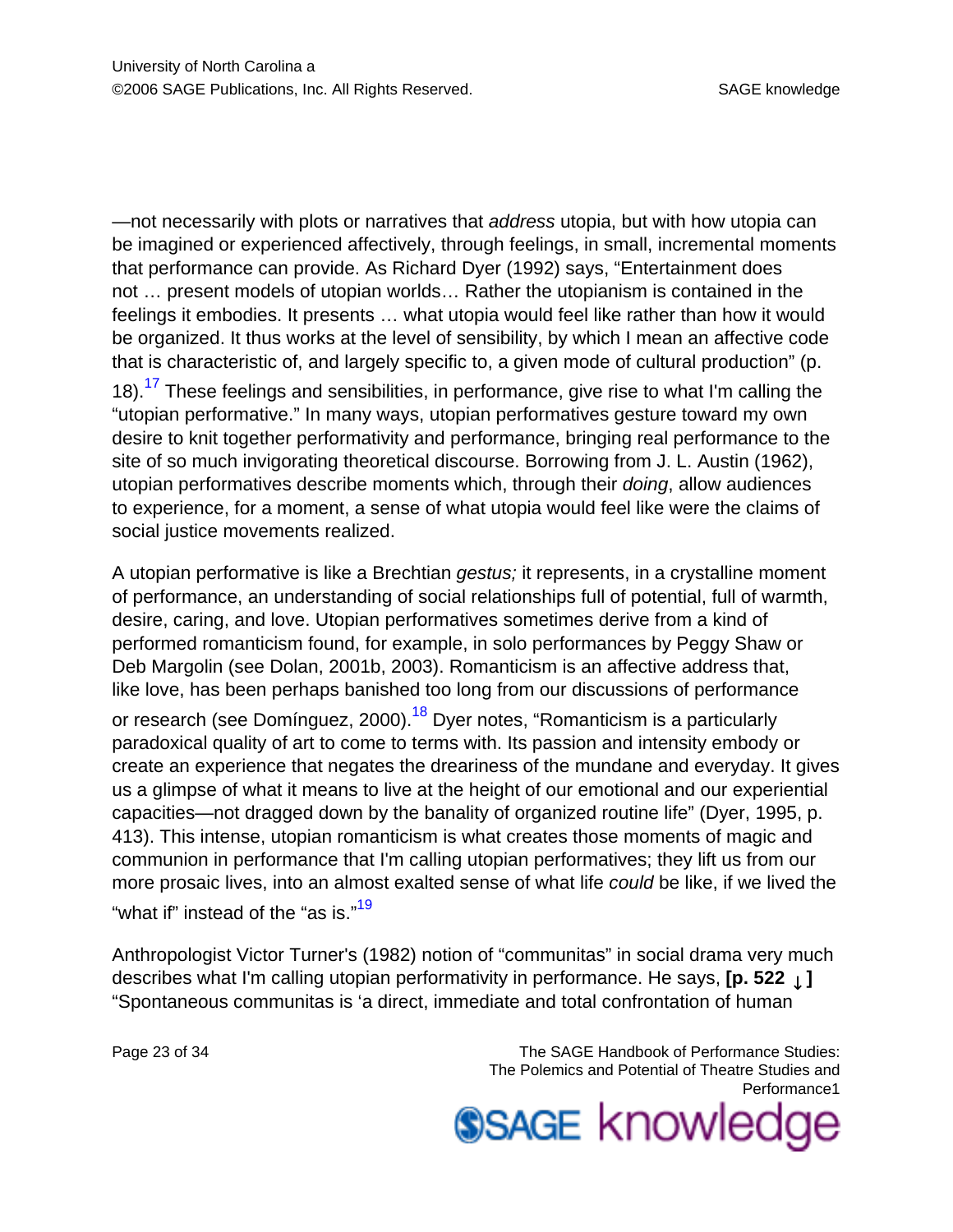identities,' a deep rather than intense style of personal interaction. 'It has something "magical" about it. Subjectively there is in it a feeling of endless power.'" Turner asks, "Is there any of us who has not known this moment when compatible people—friends, congeners—obtain a flash of lucid mutual understanding on the existential level, when they feel that all problems, not just their problems, could be resolved, whether emotional or cognitive, if only the group which is felt (in the first person) as 'essentially us' could sustain its intersubjective illumination?" (Turner, 1982, pp. 47–48). These moments of communitas offer springboards to utopia.

I've also argued, earlier in this essay, the importance of teaching students to be critical, engaged citizen/scholar/artists, people who can bring their passion to spectatorship just as easily as they can to their artistry. I was struck recently, teaching a class of graduating senior theatre majors, how rarely some of them even go to see theatre or performance, and realized how important it was for me, as one of their last instructors, to instill a sense of commitment to our mutual artistic pursuits. As performance scholars and students, one of our primary goals should be creating a new generation of passionate spectators, who'll become the new arts advocates and intellectuals, as well as the artists. The passion of the audience explains why live performance continues; the desire to see it, to participate in its world-makings persists. People in my generation must instill such desire in people in the next. I want to perpetuate experiences of utopia in the flesh of performance that might performatively hint at how a different world could feel.

I know that at the end of a more sober essay about the possibilities for institutional change around the production of theatre and performance knowledge, I'm suddenly risking sentiment; I know that community and theatre, like utopia, can be coercive, that nothing is outside of ideology, and that nothing is ever, truly, perfect. But I believe in the politically progressive possibilities of romanticism in performance, what Dyer (1992) calls "the intensity of fleeting emotional contacts … and the exquisite pain of [their] passing" (p. 413). I believe that in performance, we can achieve moments of spontaneous communitas, which Turner (1982) says "is sometimes a matter of 'grace'" (p. 58). "Communitas," he says, "tends to be inclusive—some might call it generous" (p. 51). This, for me, is the beginning (and perhaps the substance) of the utopian performative: in the performer's grace, in the audience's generosity, in the lucid power of intersubjective understanding, however fleeting. These are the moments

Page 24 of 34 The SAGE Handbook of Performance Studies: The Polemics and Potential of Theatre Studies and Performance1

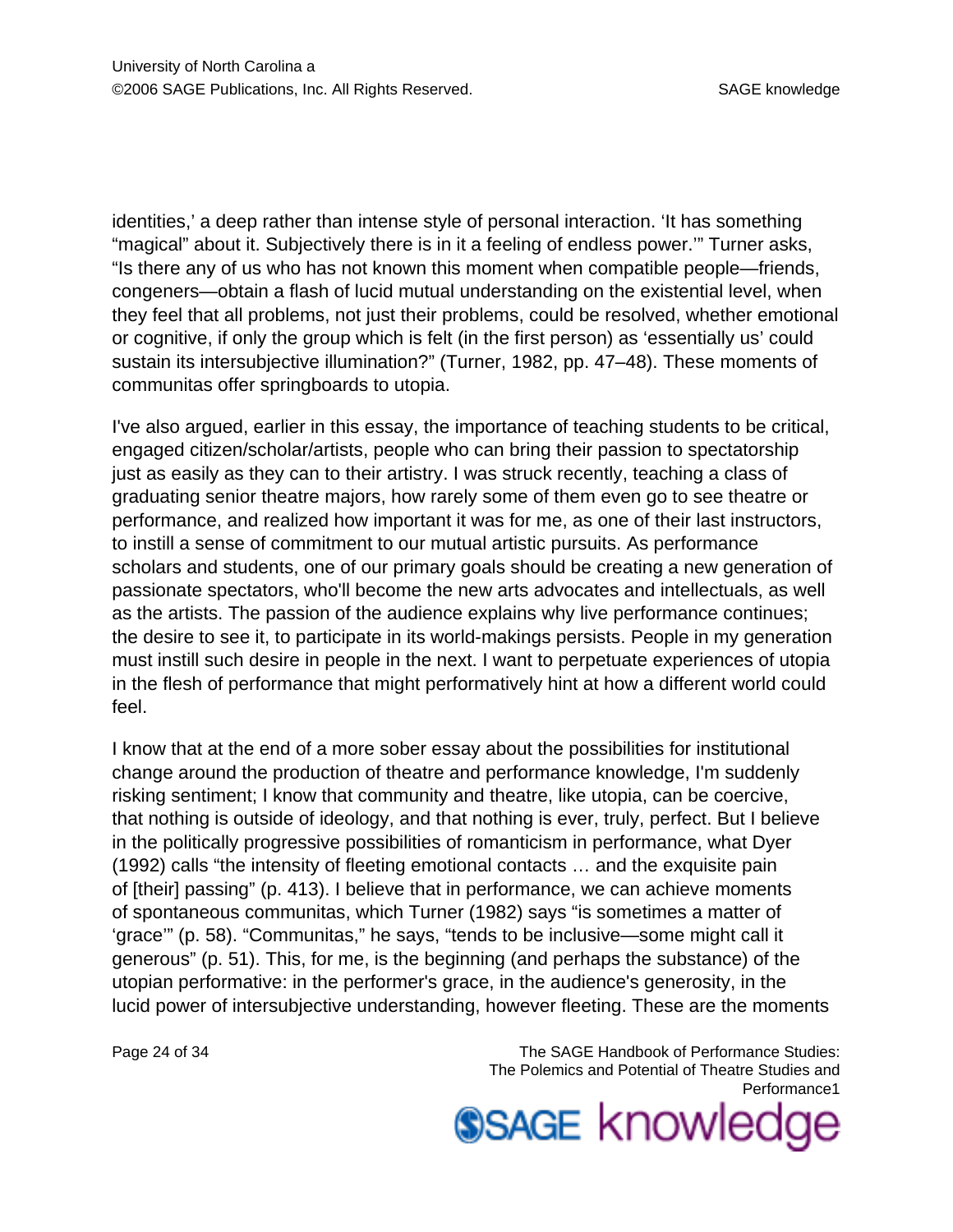when we can believe in utopia. These are the moments theatre and performance make possible.<sup>[20](http://knowledge.sagepub.com/view/hdbk_performance/fn20n28.xml)</sup>

## **Notes**

1. This essay was adapted and rewritten from the author's book Geographies of Learning (2001a) and her article in Theatre Journal (2001b).

2. She made this remark as an audience member at an ATHE conference panel in 1998 on emerging scholarship and institutional issues in the field. This panel took place on 14 August 1998. Panelists included Shannon Jackson, Jay Plum, and Stacy Wolf, and I moderated.

3. See some of the essays in Postlewait and McConachie, particularly Vince, for narratives of theatre scholarship's "tradition."

4. Schechner (1992) is quoted as saying, "Get out of the phony training business and into the culture business." A performance studies focus group is now well established in ATHE, and has been instrumental in the formation of a new association called Performance Studies international. PSi intends to remake the practices of professional associations, attempting to resist the typically conservative impulses of institutionalization while it charts new territory in this still growing field.

5. Bottoms (2003) raises important questions about what he sees as the implicit homophobia of performance studies as Schechner espoused it early in its development. Although a certain amount of misogyny was also present in the NYU training in the early 1980s, the department as a whole **[p. 523** ↓ **]** still provided a context in which nascent radical critiques could flourish.

6. For further explanation of the centrality of New York as the scale by which all theatre is measured, university and otherwise, see Wolf, 1994 and 1998.

7. These misreadings of our program as only about entertainment or theatre practice persisted. In preparation for the opening of the Graduate Center's new building at

Page 25 of 34 The SAGE Handbook of Performance Studies: The Polemics and Potential of Theatre Studies and Performance1

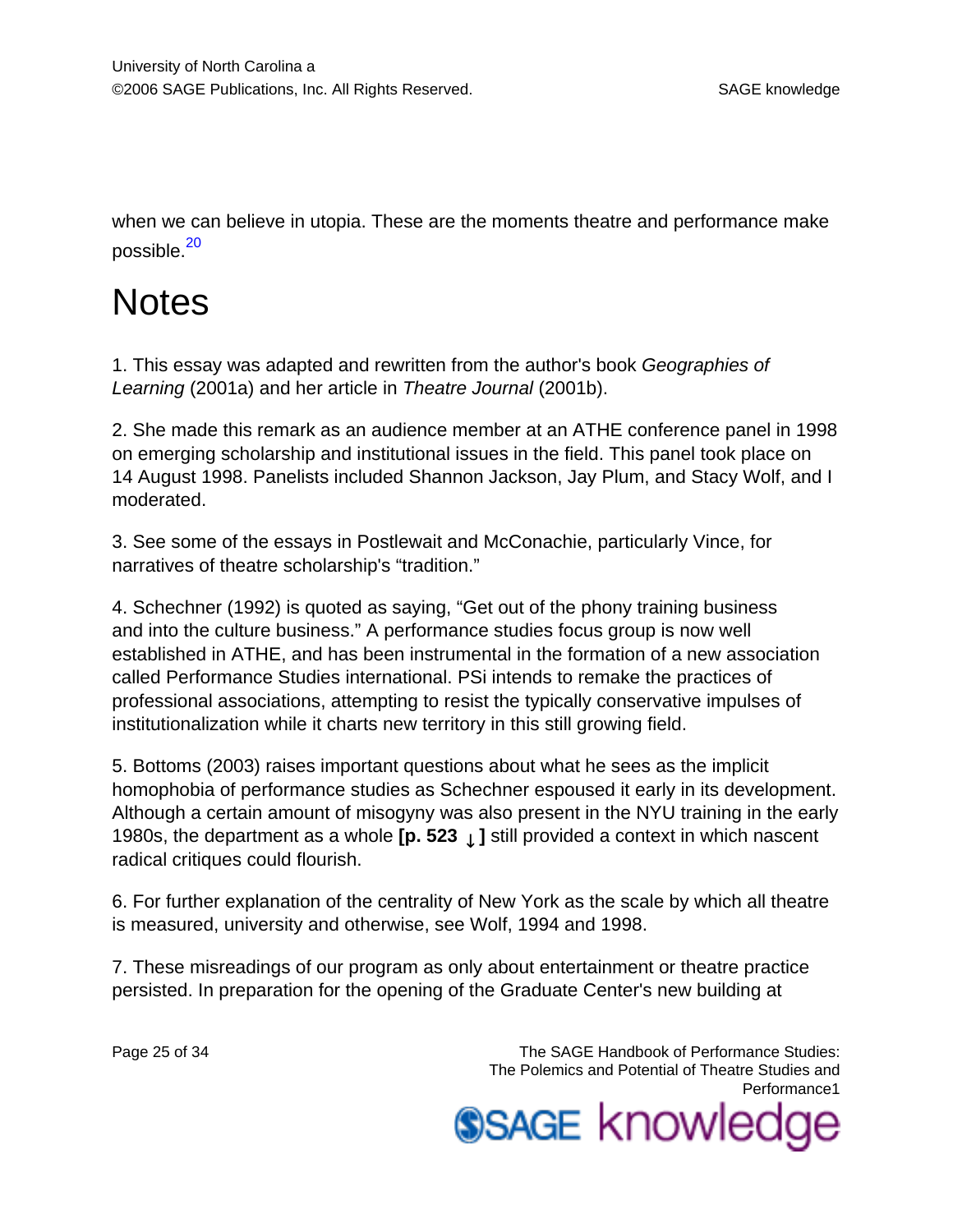Thirty-fourth Street and Fifth Avenue in fall 2000, I was asked to serve on the "Arc of Celebration" committee. People couldn't fathom why I wasn't interested in encouraging students to do some performances to honor this event. My explanation that our program is strictly academic, rather than one in which students act and direct, was completely opaque to my colleagues on the committee. This seems to me a misunderstanding of the intellectual, as well as the practical, value of theatre studies. And while, had students been interested in performing for the event, that would have been just fine, the administrators' presumption was about "entertainment," not about performance as research or social intervention.

8. For instance, the undergraduate program in theatre at San Francisco State University has a curriculum that encourages the theory and practice of performance to be applied to activism. And the Performance as Public Practice emphasis in the MA/PhD Program at the University of Texas at Austin, which I head, is committed to investigating through scholarship and performance research the ways in which people engage performance as a social act with larger political and cultural ramifications. These two examples offer just a glimpse of the kind of more culturally inflected curricula now beginning to appear in theatre and performance studies departments in the United States.

9. See Becker, 1996b, for a creative, politicized, and pragmatic approach to training artists in a postmodern era. See also Becker, 1996a, and Becker, 1994.

10. The "culture wars" generally refer to a public discourse of the late 1980s through the 1990s in the United States in which conservative commentators accused leftist academics of dogmatism and "political correctness," which they defined as a doctrinaire attitude towards social identity (see Gitlin, 1995, for example, and Dolan 2001a, for a counterargument). The culture wars also tend to refer to the public funding debates of this era, in which, for instance, artists Andres Serrano and Robert Mapplethorpe, and queer performance artists Holly Hughes, Tim Miller, John Fleck, and Karen Finley were denied funding by the National Endowment for the Arts for reasons that were egregiously political. For a discussion of and bibliography on this aspect of the culture wars, see Dolan 2001a.

Page 26 of 34 The SAGE Handbook of Performance Studies: The Polemics and Potential of Theatre Studies and Performance1

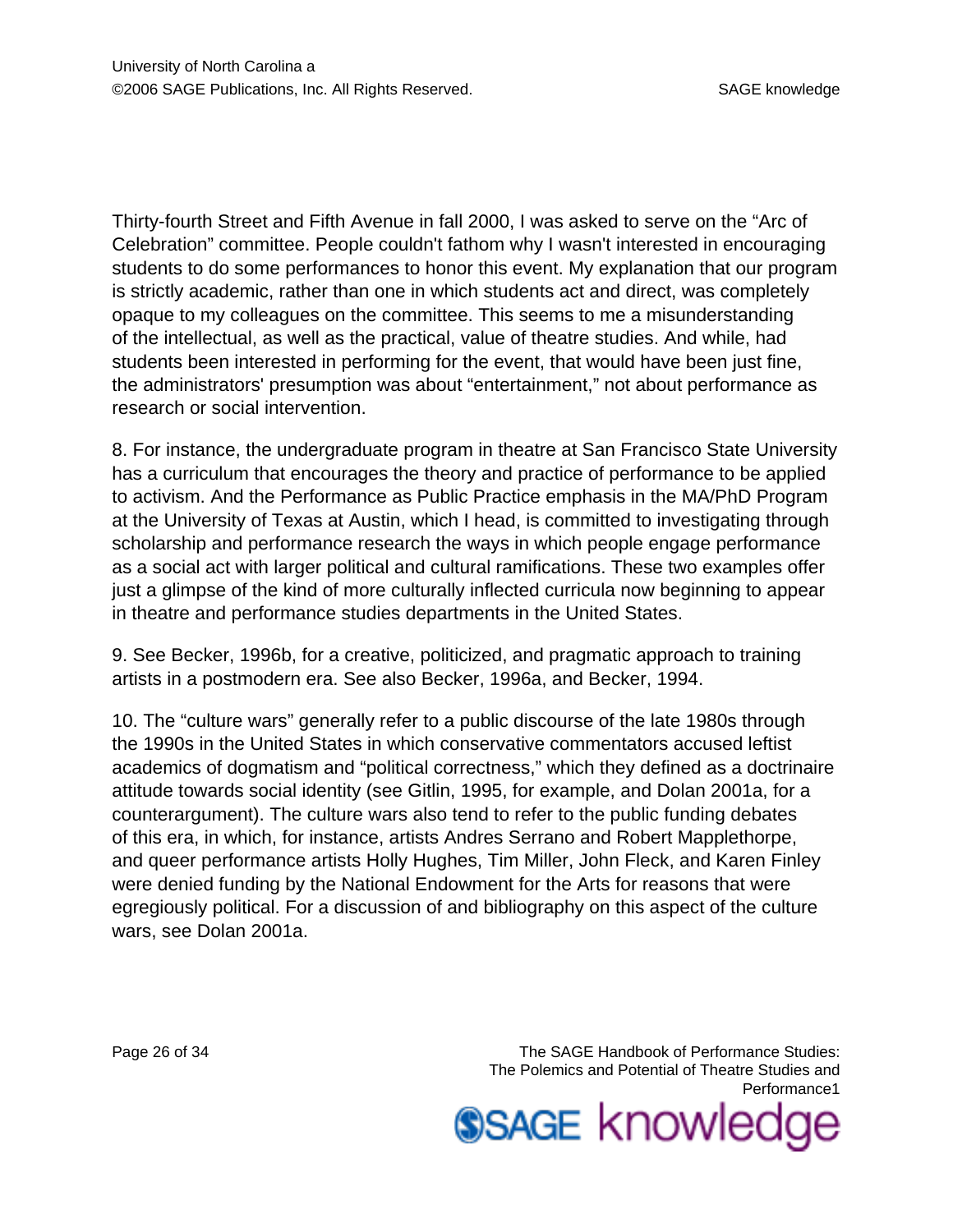11. Jaclyn Pryor has kindly pointed out that Esperanza has regular events called platicas, which are similar to town hall meetings in that they allow Esperanza to practice civic engagements in large public forums. I'd like to thank her for this insight.

12. These presentations/performances were by Abigail Self, Elia Nichols and Kim Dilts, Shannon Baley, Kevin Hodges, Paul Bonin-Rodriguez, and Jaclyn Pryor. Baley and Hodges went on to create Living Newspaper performances based on international workers' rights for the "Working Borders" Human Rights Conference at the University of Texas at Austin in February 2005. Bonin-Rodriguez, Jaclyn Pryor, and I are now collaborating on a project of revisionary writing about performance that we call, inspired by Bonin-Rodriguez, "colleague criticism." And Pryor's piece became floodlines [sic], her MA thesis at the University of Texas, which was performed in April 2004 and remounted in April 2005 as part of the Refraction Arts Fusebox Festival in Austin.

13. As Holly Hughes says ironically, "Theater tends to happen in theaters, whereas performance art tends to happen in spaces. A theater will be defined… as somewhere with a stage, some lights, a box office, a dressing room, head shots, and people who know how to run these things. A theater is a place that has been designed for theater, whereas a space has been designed for some other purpose: it's a gas station, an art gallery, somebody's living room, a church basement, and it's always better suited for pancake suppers and giving oil changes than for performing" (Hughes 1996, p. 15).

14. Playwright Sarah Schulman quotes performance artist Jeff Weiss, who said to her in reference to the AIDS crisis, "We have a moral and ethical obligation to persist in the living of real (as opposed to 'reel') time. That is the power of theater. We're all in this together, at the same time. We're totally engaged in being human together, sharing the identical instants as our time advances, parallel, in unison" (Schulman, 1998, p. 61).

15. Blau's comment is actually, "When we speak of what Stanislavski called Presence in acting, we must also speak of its Absence, the dimensionality of time through the actor, the fact that he who is performing can die there in front of your eyes; is in fact doing so. Of all the performing arts, the theater stinks most of mortality" (Blau, 1982, **[p. 524** ↓ **]** p. 83). I'd like to thank Amy Steiger, who reminded me of the exact quotation by citing it in her MA thesis in the Department of Theatre and Dance at the University of Texas at Austin, spring 2001.

Page 27 of 34 The SAGE Handbook of Performance Studies: The Polemics and Potential of Theatre Studies and Performance1

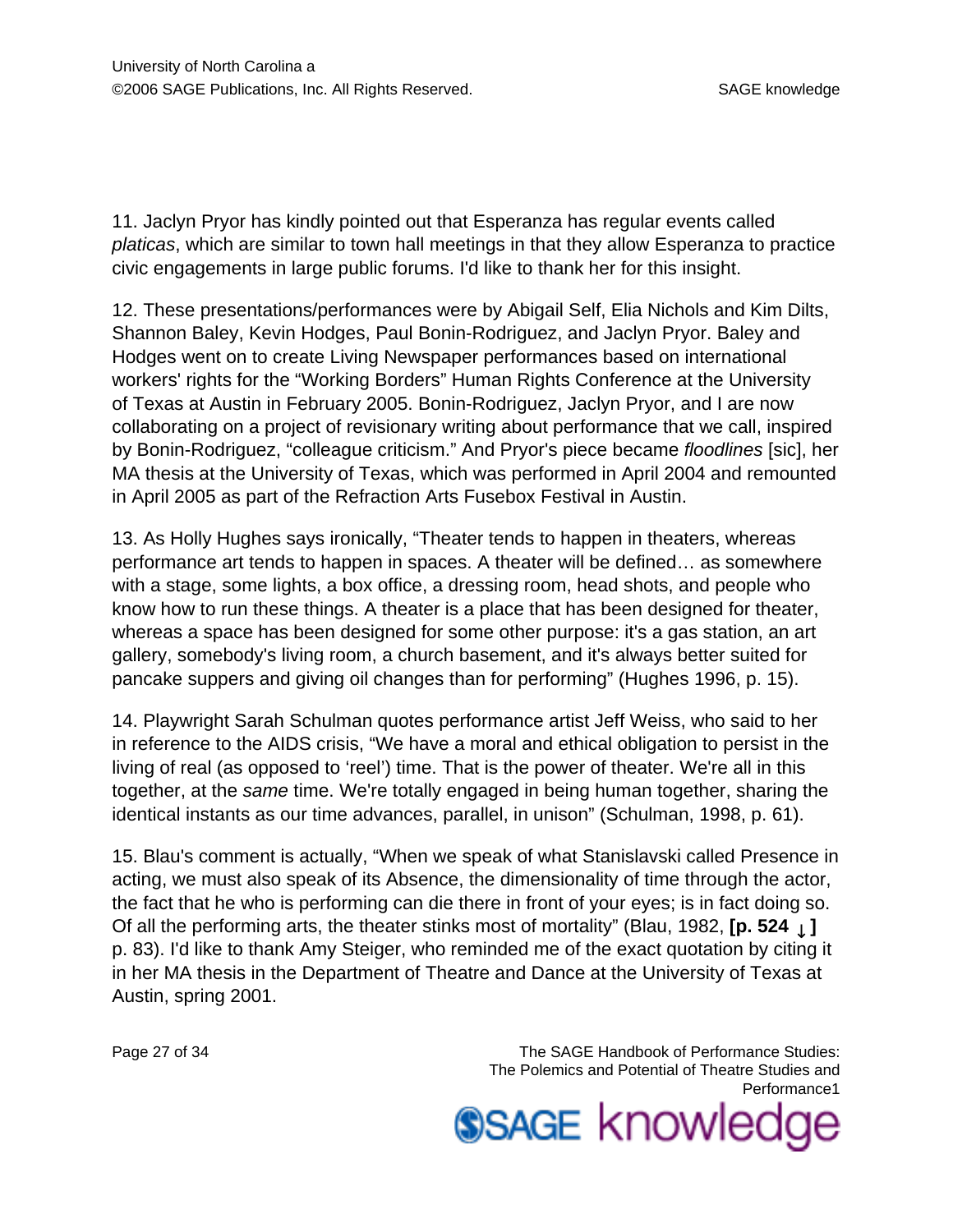16. These ideas, of course, resonate with the important work of Brazilian radical theatre theorist and practitioner Augusto Boal, who sees theatre as a "rehearsal for revolution" (Boal 1979).

17. See also Jameson, in which he suggests, "The hypothesis is that the works of mass culture cannot be ideological without at one and the same time being implicitly or explicitly Utopian as well: they cannot manipulate unless they offer some genuine shred of content as a fantasy bribe to the public about to be so manipulated" (1979, p. 146).

18. Domínguez argues that love and affection have a place in cultural (even in scholarly) discourse. Domínguez is writing specifically to scholars in anthropology, but her comments on the necessity for love and affection in our discourse resonate usefully here. See also Sandoval (2000). See also Dolan (2005) for a discussion of German philosopher Ernst Bloch, whose theories of utopia were quite influenced by romanticism. Bloch's philosophies undergird my ideas here.

19. For a useful discussion of the utopian implications of exploring the "what if" instead of the "as is," see Wickstrom and the other essays in the special issue of Modern Drama devoted to utopian performatives (Dolan, 2004).

20. I'd like to thank my research assistant Jaclyn Pryor for her perceptive editorial advice and her patience with the mechanics of citation in preparing this essay for publication.

JILLDOLAN

#### References

American Studies Association . <http://www.georgetown.edu/crossroads/asainfo.html>

Association for Theatre in Higher Education .<http://www.athe.org>

Austin, J. L. (1962). How to do things with words . Oxford, England: Clarendon Press.

Page 28 of 34 The SAGE Handbook of Performance Studies: The Polemics and Potential of Theatre Studies and Performance1

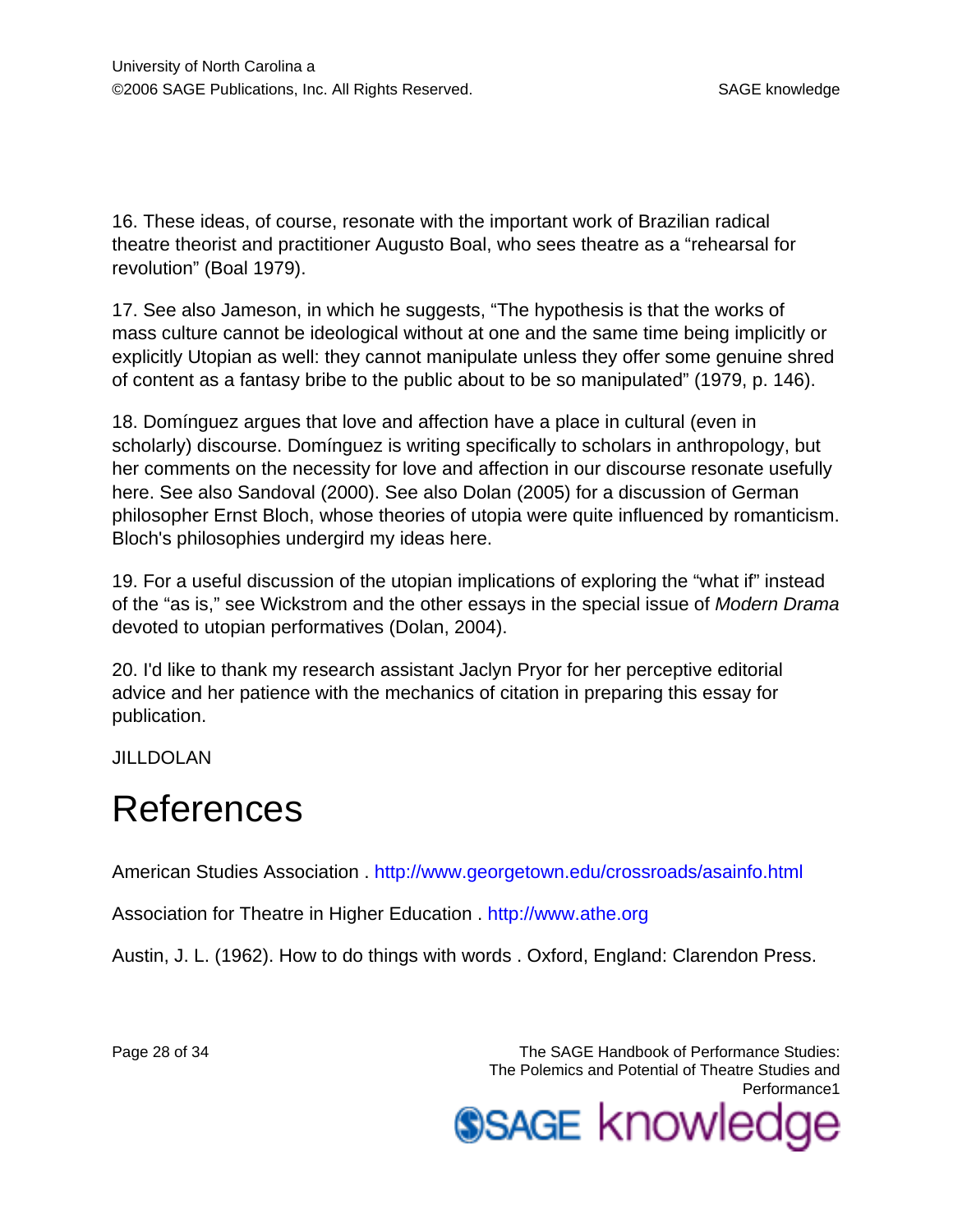Becker, C. A. (1994). The subversive imagination: Artists, society, and social responsibility . New York: Routledge.

Becker, C. A. (Ed.). (1996a). Zones of contention: Essays on art, institutions, gender, and anxiety . Albany: SUNY Press.

Becker, C. A. (1996b, November 8). A new generation of artists and art schools . Chronicle of Higher Education , B8–9.

Becker, C. A. (2000). The artist as public intellectual . In G. Bradford, ed. , M. Gary, ed. , & G. Wallace (Eds.), The politics of culture: Policy perspectives for individuals, institutions and communities (pp. 236–246) . Washington DC: New Press.

Blau, H. (1982). Take up the bodies: Theater at the vanishing point . Champaign-Urbana: University of Illinois Press.

Boal, A. (1979). Theatre of the oppressed . New York: Urizen Books.

Bogart, A. Utopia forum . Theater 26 (1/2) (1995). 182. [http://](http://dx.doi.org/10.1215/01610775-26-1_and_2-182) [dx.doi.org/10.1215/01610775-26-1\\_and\\_2-182](http://dx.doi.org/10.1215/01610775-26-1_and_2-182)

Bottoms, S. The efficacy/effeminacy braid: Unpacking the performance studies/theatre studies dichotomy . Theatre Topics 13 (2) (2003). 173–187. [http://dx.doi.org/10.1353/](http://dx.doi.org/10.1353/tt.2003.0029) [tt.2003.0029](http://dx.doi.org/10.1353/tt.2003.0029)

Bourdieu, P. (1984). Distinction: A social critique of the judgment of taste (R. Nice, Trans.) . Cambridge, MA: Harvard University Press. (Original work published 1979)

Brustein, R. Subsidized separatism . American Theatre 13 (8) (1996). 26–27, 100–107.

Butler, J. (1990). Gender trouble: Feminism and the subversion of identity . New York: Routledge.

Carlson, M. Theatre history, methodology, and distinctive features . Theatre Research International 20 (2) (1992). 90–96.<http://dx.doi.org/10.1017/S0307883300008300>

Carlson, M. (1996). Performance: A critical introduction . New York: Routledge.

Page 29 of 34 The SAGE Handbook of Performance Studies: The Polemics and Potential of Theatre Studies and Performance1

**SSAGE knowle**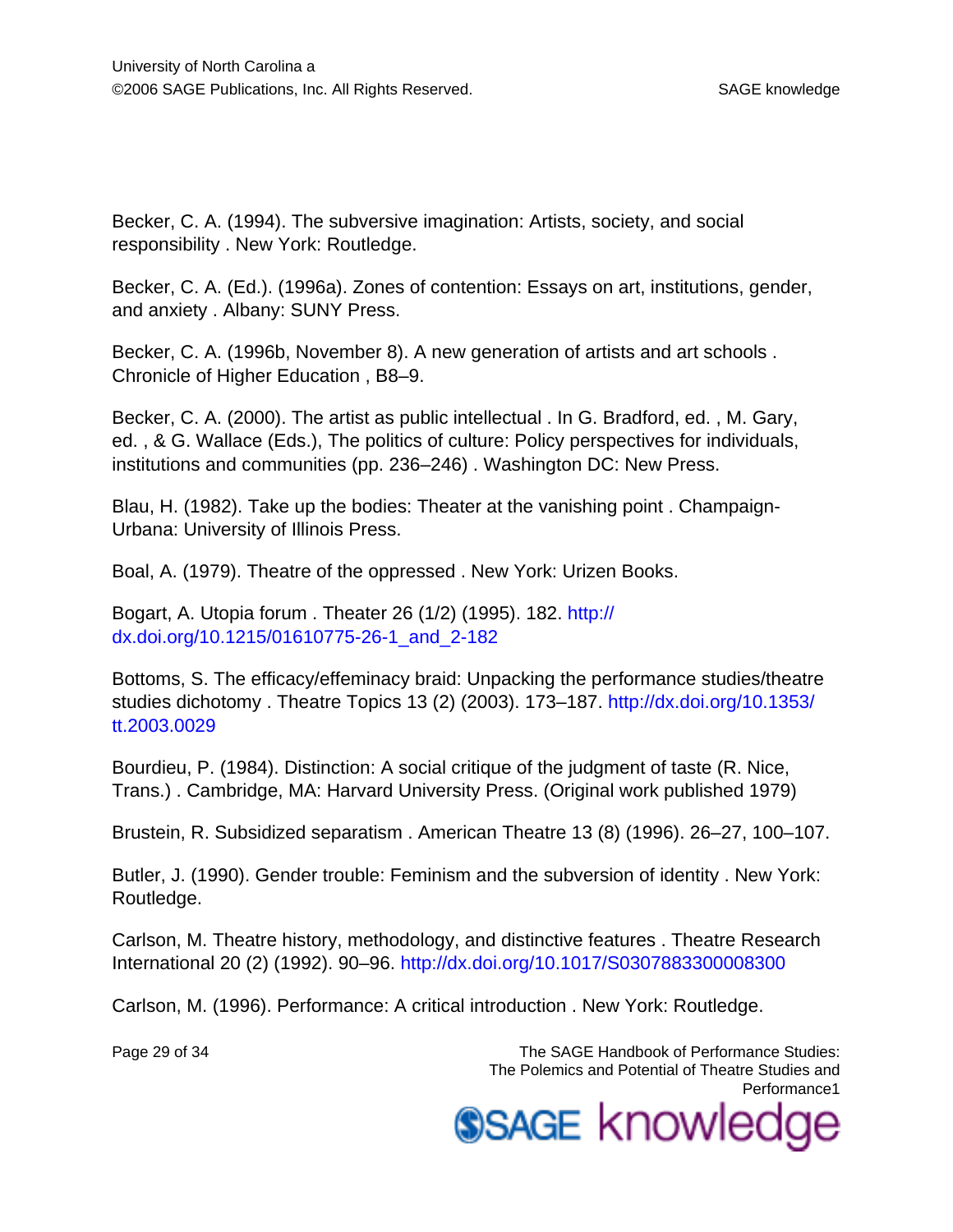Clifford, J. (1993). On collecting art and culture . In S. During (Ed.), The cultural studies reader (pp. 49–73) . New York: Routledge.

Cohen, E. (1991). Who are "we"? Gay "identity" as political (e)motion (a theoretical rumination) . In D. Fuss (Ed.), Inside/out: Lesbian theories, gay theories (pp. 71–92) . New York: Routledge.

Conquergood, D. Rethinking ethnography: Towards a critical cultural politics . Communication Monographs 58 (1991). 179–194 [http://](http://dx.doi.org/10.1080/03637759109376222) [dx.doi.org/10.1080/03637759109376222](http://dx.doi.org/10.1080/03637759109376222)

Department of Theatre and Dance . University of Texas at Austin. Performance as Public Practice MA/PhD Program.<http://www.utexas.edu/cofa/theatre/grad.html>

Dolan, J. (2001a). Geographies of learning: Theory and practice, activism and performance . Middletown, CT: Wesleyan University Press.

Dolan, J. Performance, utopia, and the "utopian performative." Theatre Journal 53 (2001b). 455–479.<http://dx.doi.org/10.1353/tj.2001.0068>

Dolan, J. Finding our feet in the shoes of one (an)other: Multiple character solo performers and utopian performatives . Modern Drama 45 (4) (2003). 495–518.

Dolan, J. (Ed.)., ed. Utopian performatives [Special issue] . Modern Drama 47 (2) (2004). 165–332.

Dolan, J. (2005). Utopia in performance: Finding hope at the theatre . Ann Arbor: University of Michigan Press.

Domínguez, V. R. For a politics of love and rescue . Cultural Anthropology 15 (3) (2000). 361–393.

Dyer, R. (1992). Only entertainment . New York: Routledge.

Page 30 of 34 The SAGE Handbook of Performance Studies: The Polemics and Potential of Theatre Studies and Performance1

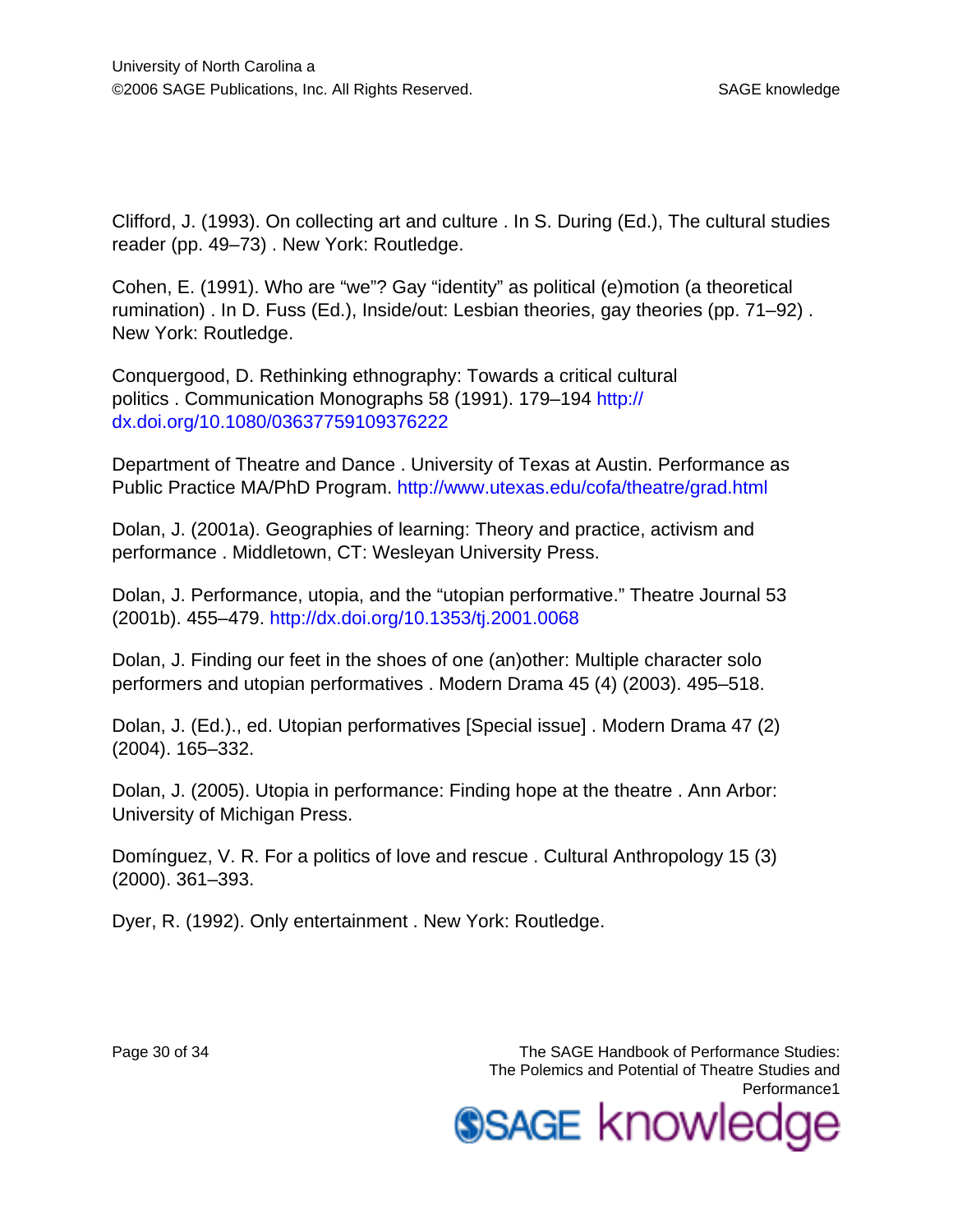Dyer, R. (1995). In defense of disco . In C. K. Creekmur, ed. & A. Doty (Eds.), Out in culture: Gay, lesbian, and queer essays on popular culture (pp. 407–415) . Durham, NC: Duke University Press.

Elam, H., ed. , & Alexander, R. (Eds.). (2002). The fire this time: African-American plays for the 21st century . New York: Theatre Communications Group.

Giroux, H. (1995). Beyond the ivory tower: Public intellectuals and the crisis of higher education . In M. Bérubé, ed. & C. Nelson (Eds.), Higher education under fire: Politics, economics, and the crisis of the humanities (pp. 238–258) . New York: Routledge.

Gitlin, T. (1995). Twilight of common dreams: Why America is wracked by the culture wars . New York: Metropolitan Books.

Grimes, W. (1997, January 29). Face-to-face encounter on race in the theatre . New York Times , C9.

Hatch, J. V. (1989). Here comes everybody: Scholarship and black theatre history . In T. Postlewait, ed. & B. McConachie (Eds.), Interpreting the theatrical past (pp. 148–165) . Iowa City: University of Iowa Press.

Hatch, J. V., & Hill, E. G. (2003). A history of African American theatre . Cambridge, England: Cambridge University Press.

Hatch, J. V., ed. , & Shine, T. (Eds.). (1996). Black theatre USA: Plays by African Americans . New York: Free Press.

Hebdige, D. (1979). Subculture: The meaning of style . London: Methuen. [http://](http://dx.doi.org/10.4324/9780203139943) [dx.doi.org/10.4324/9780203139943](http://dx.doi.org/10.4324/9780203139943)

Hughes, H. (1996). Clit notes: A sapphic sampler . New York: Grove Press.

Jackson, S. (2004). Professing performance: Theatre in the academy from philology to performativity . Cambridge, England: Cambridge University Press. [http://](http://dx.doi.org/10.1017/CBO9780511554247) [dx.doi.org/10.1017/CBO9780511554247](http://dx.doi.org/10.1017/CBO9780511554247)

Page 31 of 34 The SAGE Handbook of Performance Studies: The Polemics and Potential of Theatre Studies and Performance1

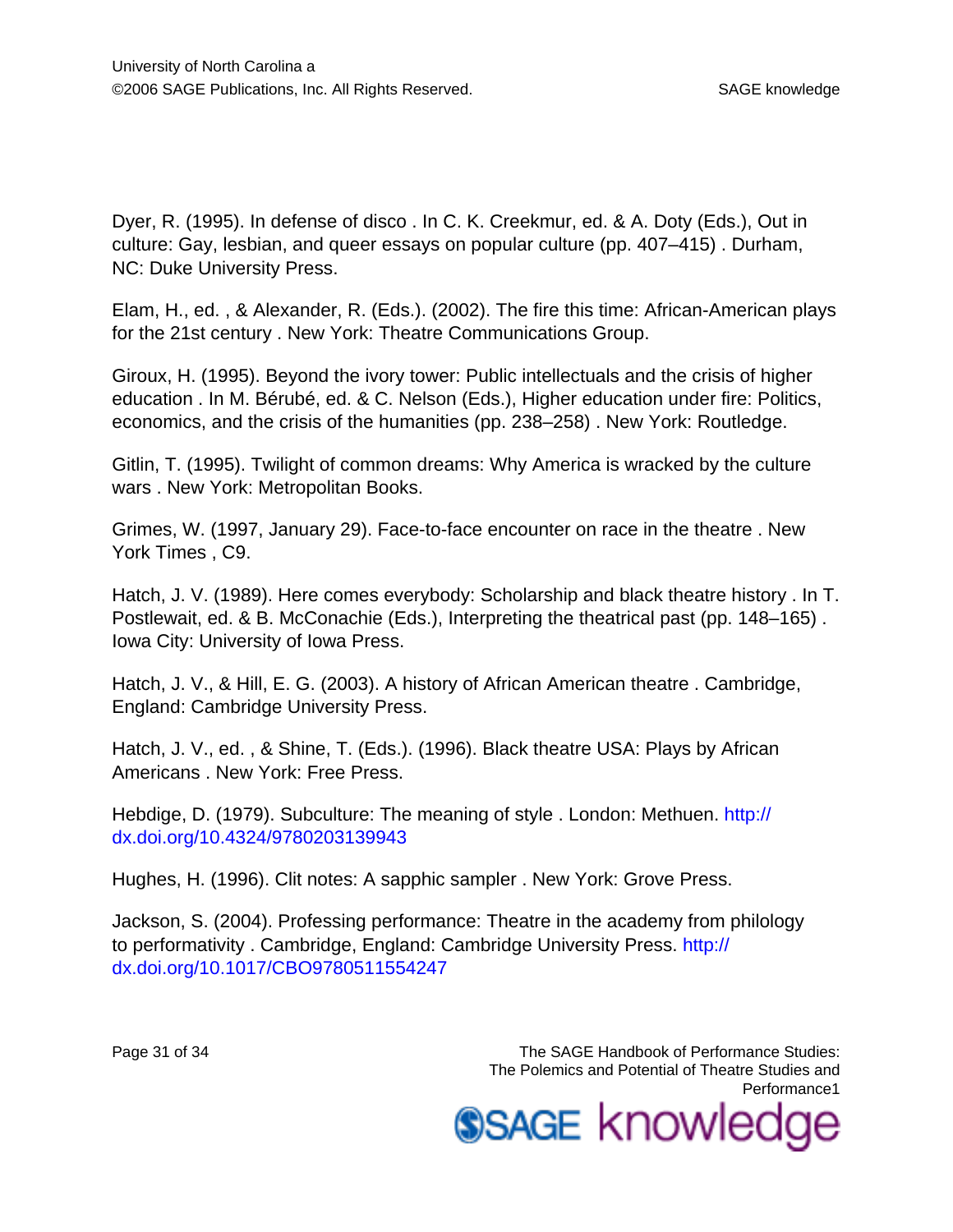Jameson, F. Reification and utopia in mass culture . Social Text 1 (1979). 130–148.

Jay, G., & Graff, G. (1995). A critique of critical pedagogy . In M. Bérubé, ed. & C. Nelson (Eds.), Higher education under fire: Politics, economics, and the crisis of the humanities (pp. 201–213) . New York: Routledge.

Kakutani, M. (1998, March 1). Portrait of the artist as a focus group . New York Times Sunday Magazine , 26.

Levine, L. W. (1988). Highbrow/lowbrow: The emergence of cultural hierarchy in America . Cambridge, MA: Harvard University Press.

Modern Languages Association .<http://www.mla.org>

National Communication Association .<http://www.natcom.org>

Performance Studies international . <http://www.psi-web.org>

Phelan, P. (1993). Unmarked: The politics of performance. New York: Routledge. [http://](http://dx.doi.org/10.4324/9780203359433) [dx.doi.org/10.4324/9780203359433](http://dx.doi.org/10.4324/9780203359433)

Postlewait, T., ed. , & McConachie, B. (Eds.). (1989). Interpreting the theatrical past . Iowa City: University of Iowa Press.

Reinelt, J., ed. , & Roach, J. (Eds.). (1992). Critical theory and performance . Ann Arbor: University of Michigan Press.

Richards, S. (1995). Writing the absent potential: Drama, performance, and the canon of African-American literature . In A. Parker, ed. & E. K. Sedgwick (Eds.), Performance and performativity (pp. 64–88) . New York: Routledge.

Roach, J. (1992). Introduction . In J. Reinelt, ed. & J. Roach (Eds.), Critical theory and performance (pp. 1–6) . Ann Arbor: University of Michigan Press.

Roach, J. Reconstructing theatre/history . Theatre Topics 9 (1) (1999). 3–10.

Page 32 of 34 The SAGE Handbook of Performance Studies: The Polemics and Potential of Theatre Studies and Performance1

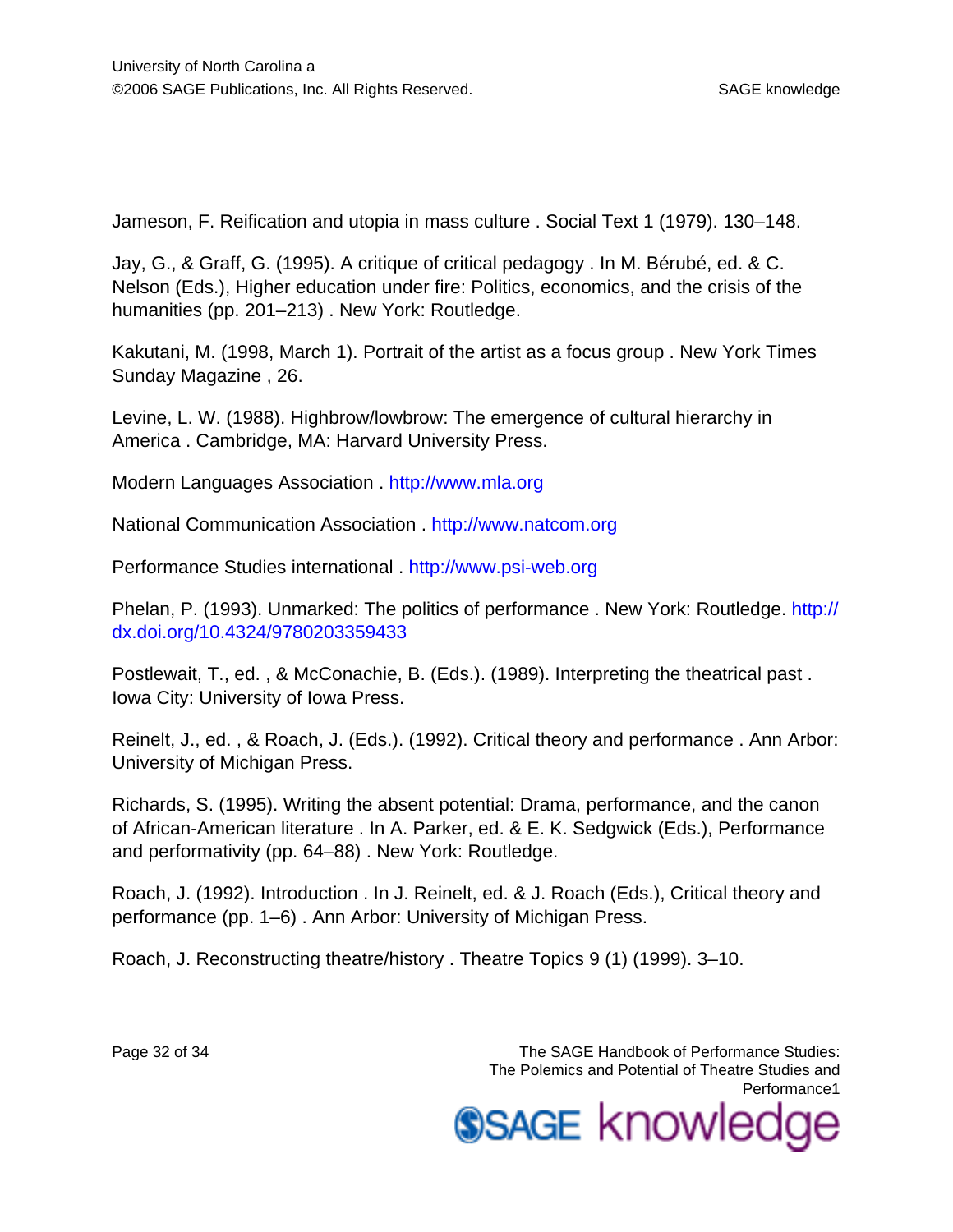Rorty, R. (1998). Achieving our country: Leftist thought in twentieth-century America . Cambridge, MA: Harvard University Press.

Sandoval, C. (2000). Methodology of the oppressed . Minneapolis: University of Minnesota Press.

Schechner, R. (1985). Between theatre and anthropology . Philadelphia: University of Pennsylvania Press.

Schechner, R. (1988). Performance theory (Rev. ed.) . New York: Routledge.

Schechner, R. Schechner advocates radical rethinking . ATHENEWS 6 (4) (1992, September). 1.

Schechner, R. Transforming theatre departments . The Drama Review 39 ((2) (1995). 8.

Schulman, S. (1998). Stagestruck: Theater, AIDS, and the marketing of gay America . Durham, NC: Duke University Press.

Smith, A. D. (1994). Twilight, Los Angeles, 1992; on the road: A search for American character . New York: Anchor Books.

Smith, A. D. Systems of light . Theater 26 (1/2) (1995). 50–51. [http://](http://dx.doi.org/10.1215/01610775-26-1_and_2-50) [dx.doi.org/10.1215/01610775-26-1\\_and\\_2-50](http://dx.doi.org/10.1215/01610775-26-1_and_2-50)

Smith, A. D. (1997). Fires in the mirror: Crown Heights, Brooklyn, and other identities . New York: Dramatists Play Service.

Smith, A. D. (2004). House arrest: A search for American character in and around the White House, past and present; and Piano: Two plays . New York: Anchor Books.

Stabile, C. A. (1995). Another brick wall: (Re) contextualizing the crisis . In M. Bérubé, ed. & C. Nelson (Eds.), Higher education under fire: Politics, economics, and the crisis of the humanities (pp. 108–125) . New York: Routledge.

Taylor, D. (2003). The archive and the repertoire . Durham, NC: Duke University Press.

Page 33 of 34 The SAGE Handbook of Performance Studies: The Polemics and Potential of Theatre Studies and Performance1